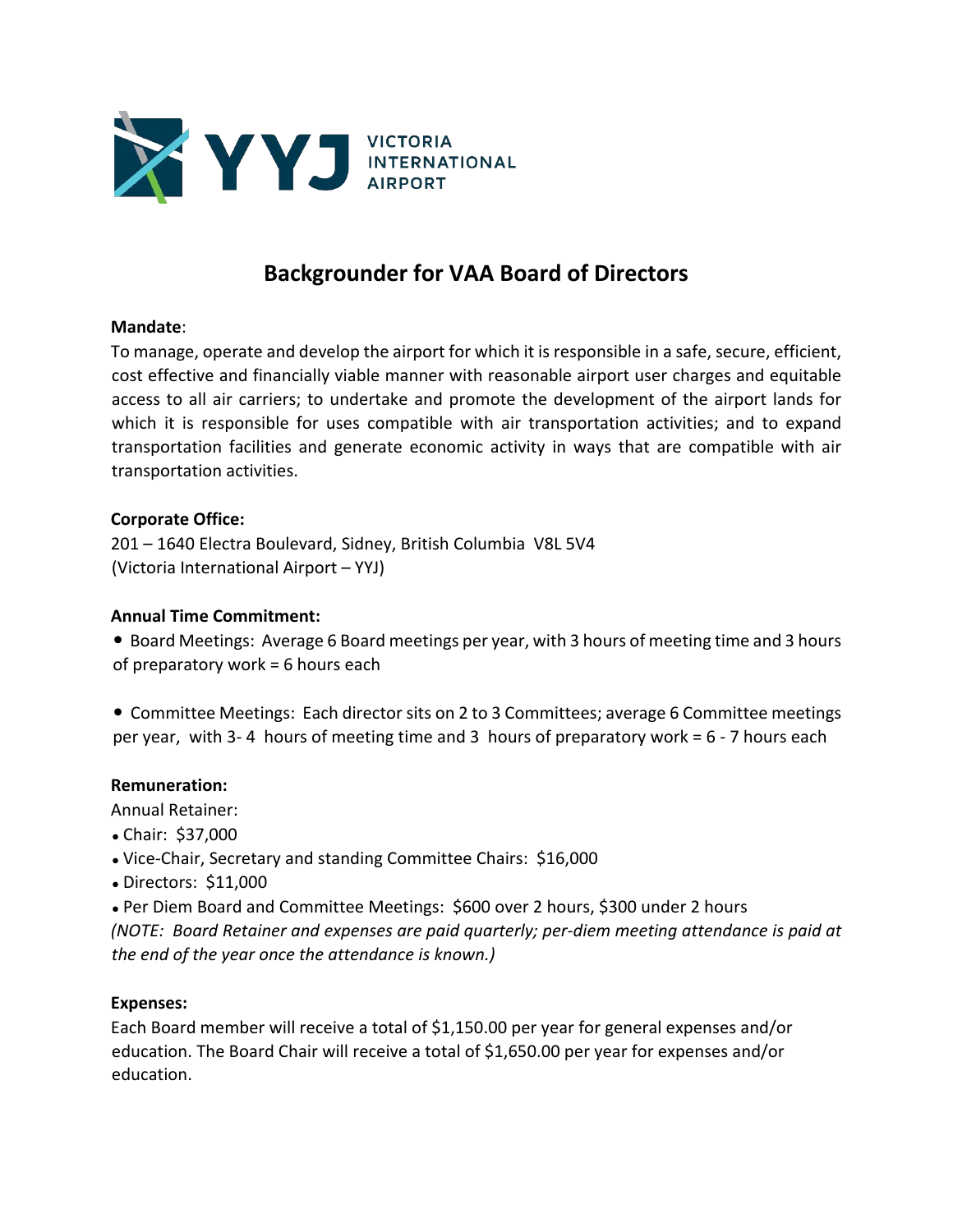With the prior approval of the Board, every director shall be indemnified and saved harmless out of the funds of the Authority from and against all other costs, charges and expenses he or she sustains or incurs in or about or in relation to the affairs of the Authority, except such costs, charges or expenses as are occasioned by his or her own willful neglect or default.

## **Board Education:**

Each board member receives an annual membership through the Institute of Corporate Directors, which is paid for by the VAA. Board members are encouraged to participate in breakfast sessions or educational opportunities that interest them. The registration fee will be paid out of the member's general expenses.

## **Community and Industry Engagement:**

Board members may be expected to attend the Annual Public General Meeting, meetings with nominators, stakeholder receptions as well as business luncheons or dinners where guest speakers are in attendance to talk about issues relevant to the community and the aviation industry. The Chair and Vice-Chair also attend Canadian Airports Council and Airports Council International annual conferences.

## **Board Composition:**

The VAA Board is usually comprised of 12 directors: 2 appointed by the Federal Government (currently vacant - renewals / replacements in progress), 1 appointed by the British Columbia Provincial Government, 2 nominated by the Town of Sidney, 2 nominated by the Corporation of the District of North Saanich, 1 nominated by the Corporation of the District of Central Saanich, 1 nominated by the Corporation of the District of Saanich, 1 nominated by the City of Victoria, 1 nominated by the Capital Regional District of British Columbia and 1 nominated by the Greater Victoria Chamber of Commerce. There are 3 additional director positions that can be filled at the discretion of the Board and are not normally filled.

*[NOTE: One of these positions has been filled by a former Federal appointee so the Board complement for 2020 is 13 members.]* 

## **Roles and Responsibilities of the Board:**

- Oversees the conduct and operations of the VAA
- Sets the strategic direction for the VAA
- Ensures that long-term goals and the strategy necessary to achieve them are established and are consistent with the VAA's vision
- Ensures the necessary systems are in place to manage the risks associated with the VAA's business and to monitor and measure management's performance in carrying out the VAA's objectives
- Ensure effective communication is in place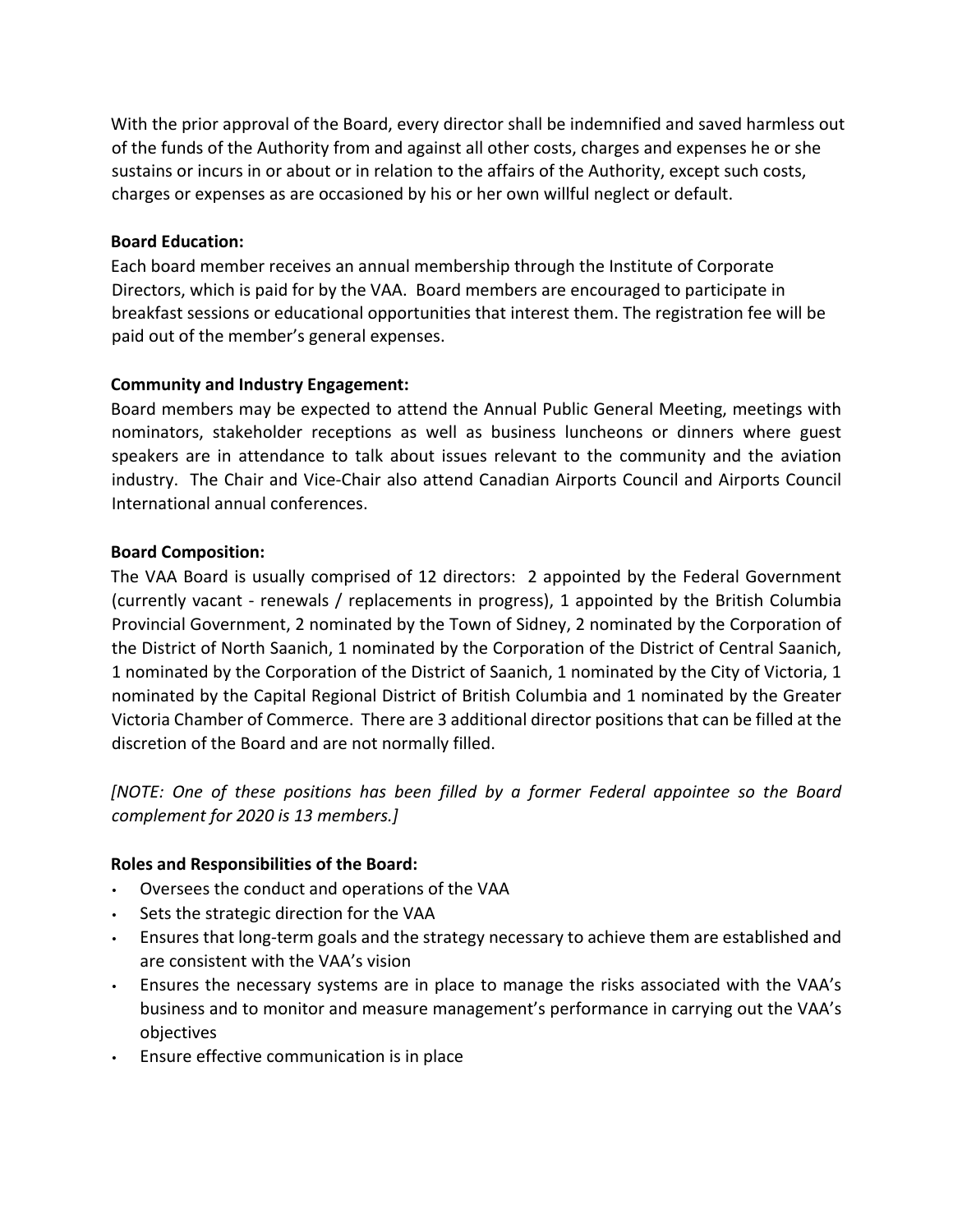• Ensure effective internal controls and financial reporting systems are in place so the corporation's finances are protected, and the corporation's financial reports may be relied upon with confidence as to their integrity and accuracy

## **Director Profile:**

Core Qualities: Honesty Integrity Accountability Reliability Diligence

## Leadership Qualities:

Previous experience reporting to, sitting on, or leading a Board of Directors

## Specific Skills, Knowledge and Experience:

The members of the corporation, as far as practicable, shall consist of individuals who collectively have experience and have shown capacity in such disciplines as air transportation, industry, aviation, business, commerce, finance, administration, law, government, engineering, the organization of workers, and the representation of the interest of consumers and who have the business acumen and experience to assist in the management of the affairs of the Corporation as an ongoing, viable, commercial enterprise.

## **VAA Standing Board Committees:**

- 1. Steering Committee
- 2. Governance Committee
- 3. Planning and Development Committee
- 4. Audit and Finance Committee
- 5. Human Resources Committee (\*New 2020)
- 6. Airport Consultative Committee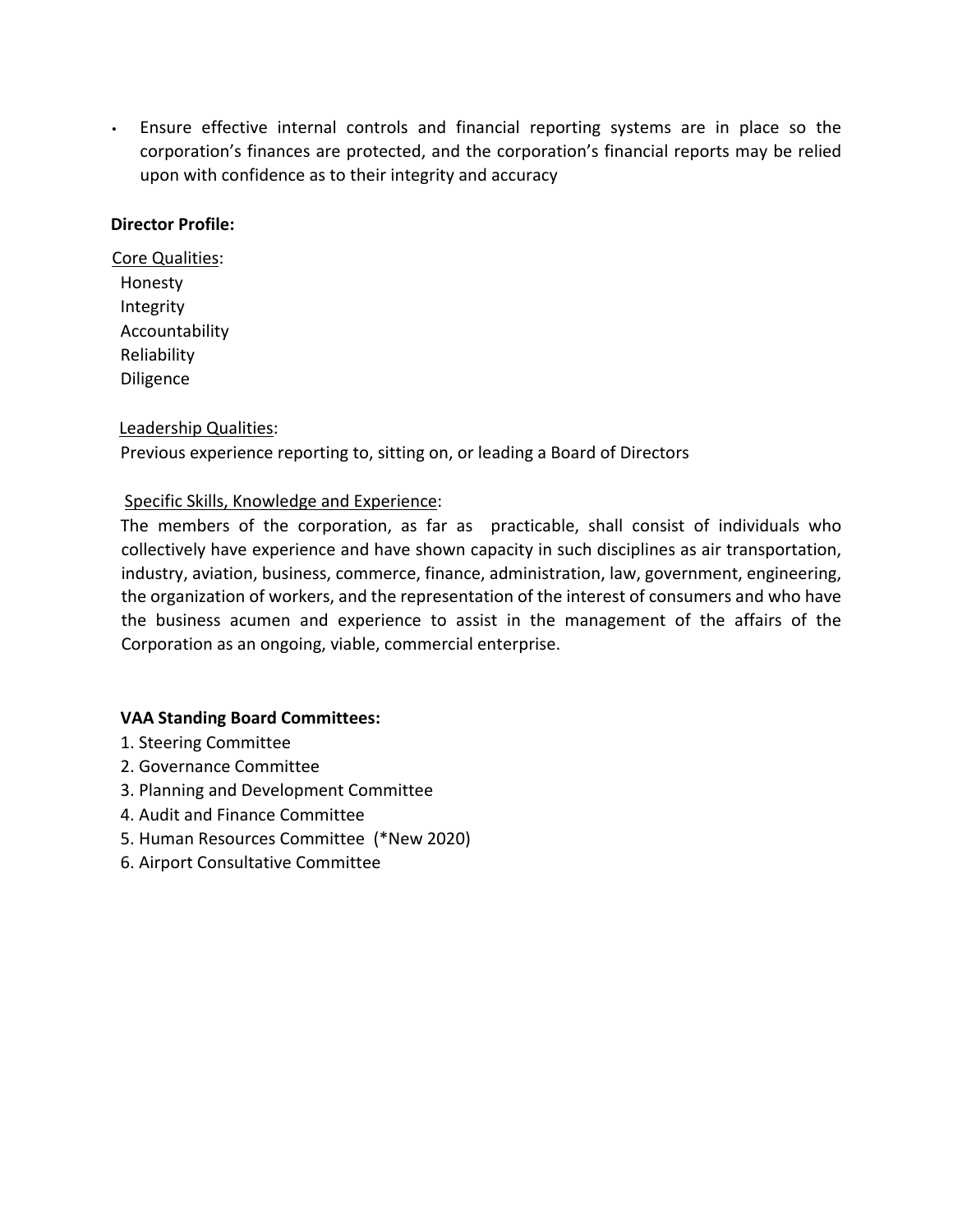## **Director Responsibilities**

**Policy Type: Governance Process <b>Policy Number:** #103

**Date Approved**: 10/16/97 **Date Amended:** Apr/22/02, 16/10/17

A Board member shall:

- **a.** communicate his or her nominator's views; however it is necessary, to act in the best interest of the Authority;
- **b.** observe the principle of Board unity. There is an obligation to explain a Board decision and to refrain from expressing a contrary opinion publicly. Adherence to the explanation as established by the Board is expected;
- **c.** agree to the channels to follow that have been accepted with agreed to points and issues to be discussed;
- **d.** recognize the Chair *as* the spokesperson to the media regarding Board policies and decisions;
- **e.** refer difficult inquiries to the Chair, or the CEO if the inquiry is an operational one;
- **f.** be well informed about the organization and it's business, including the relationship with external factors, tenants and associations that are pertinent;
- **g.** be involved with the Board's work, raise questions, request that items be placed on agendas, attend functions, serve on committees, extend the influence of the Organization whenever possible and moreover, be prepared for meetings;
- **h.** recognize the Board has the authority, not any one member or officer. The Board decides or "said";
- **i.** show respect for colleagues, management and staff;
- **j.** be a positive ambassador for the Authority;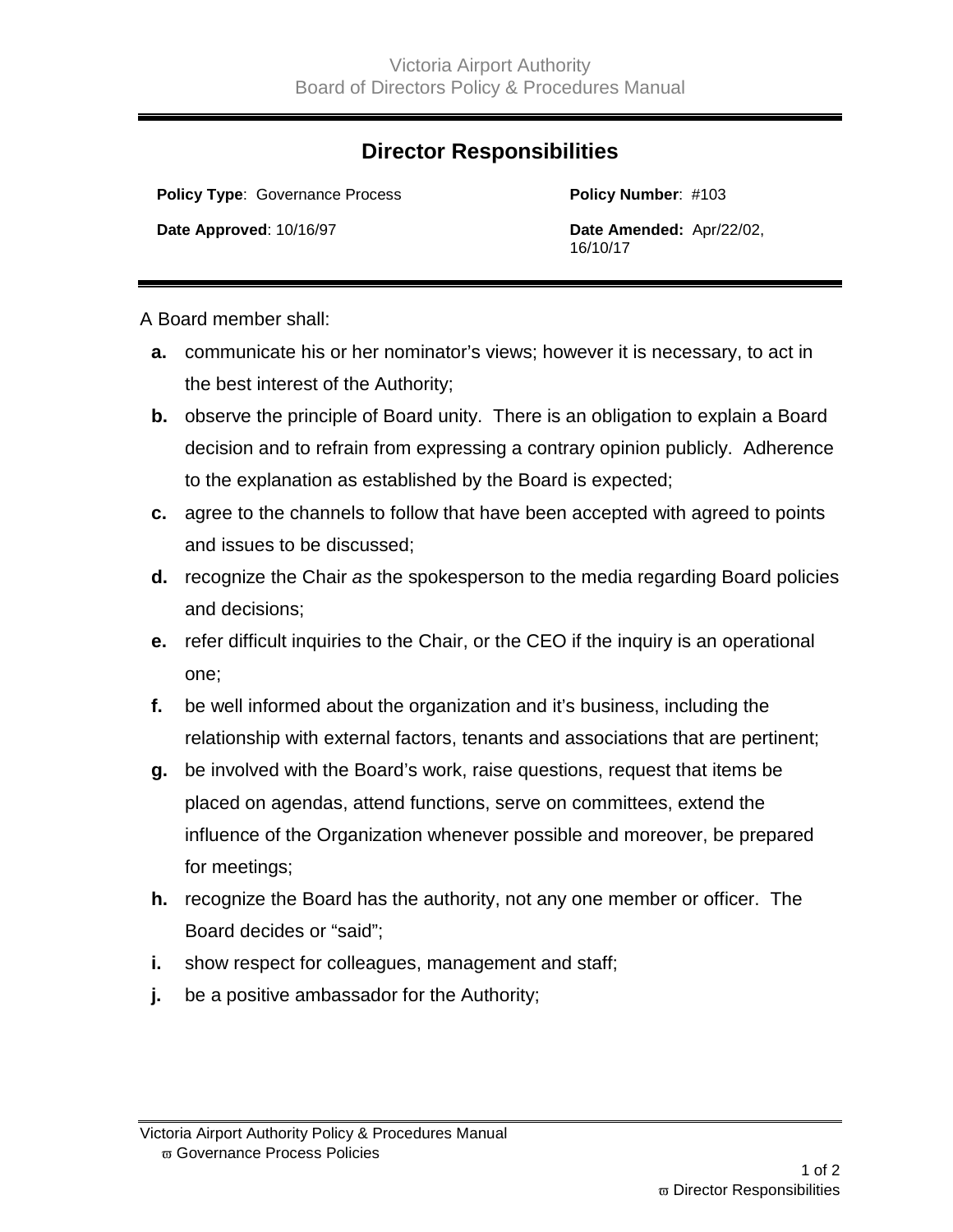- **k.** observe confidentiality on all Board issues and deal with and use appropriate discretion when speaking on Board matters;
- **l.** have no hidden agendas or surprises;
- **m.** review this policy and sign a declaration annually saying that it has been read and will be adhered to.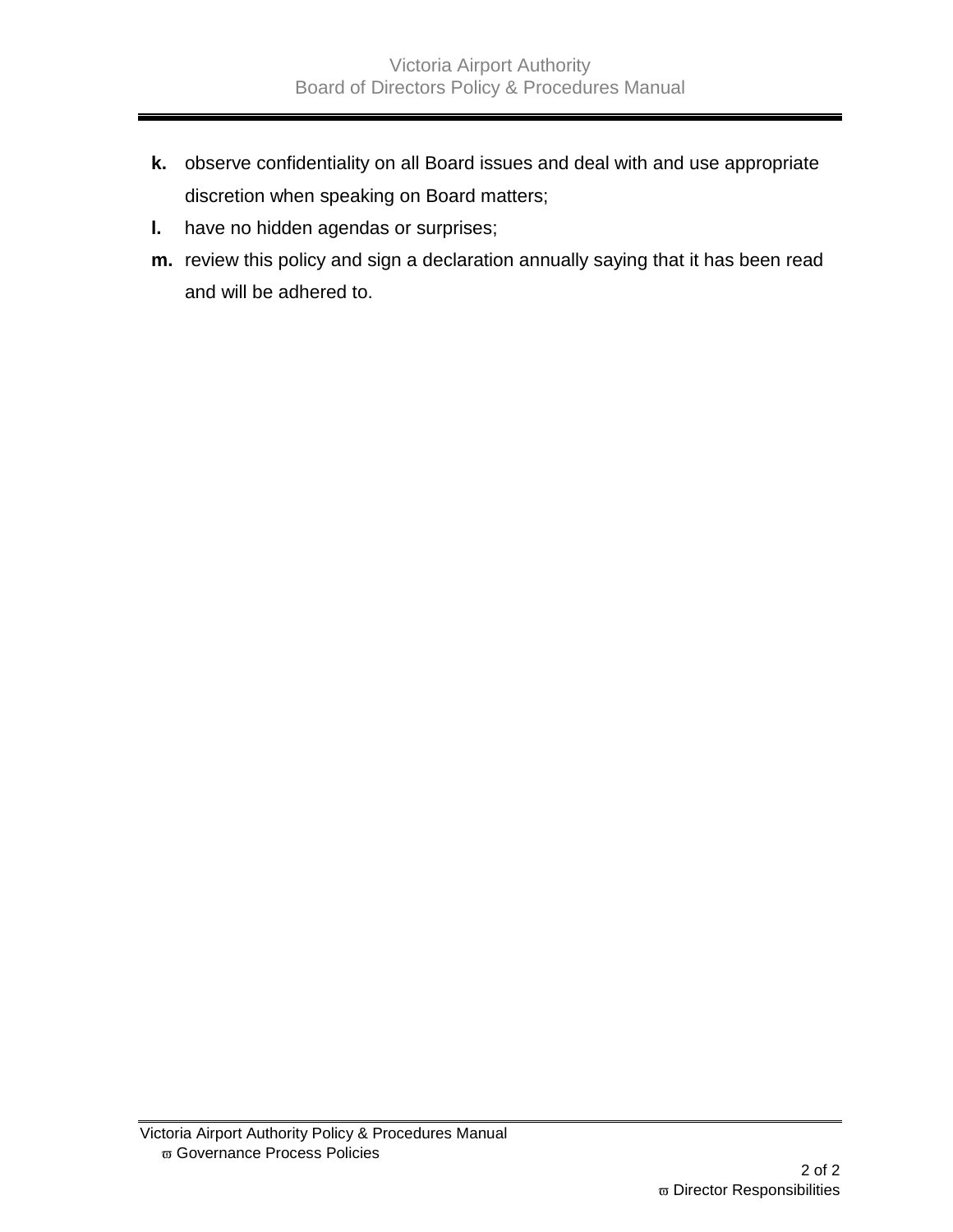

## **Compliance with the Corporation's Policies and Procedures and Rules of Professional Conduct**

Please read this form carefully and sign-off each section as indicated.

To: Victoria Airport Authority (the "Corporation")

From:

#### *A. The Corporation's Policies, Procedures and Rules of Professional Conduct*

I have read the Corporation's policies as contained in the VAA Board of Directors Policy and Procedures Manual and the Code of Conduct, and specifically the Director's Responsibilities as set out in Policy #103.

I have taken the time to understand the meaning, application, terms and conditions of these policies and rules. My signature below is an acknowledgement of my responsibilities as a member of the Board of Directors of the Corporation.

I hereby certify that I will comply with the Corporation's policies, procedures and the Code of Conduct.

I understand that my signature on this form represents to the Corporation that the statements made are true and accurate.

Signed: \_\_\_\_\_\_\_\_\_\_\_\_\_\_\_\_\_\_\_\_\_\_\_\_\_\_\_\_\_\_\_\_\_\_\_\_\_\_ Date: \_\_\_\_\_\_\_\_\_\_\_\_\_\_\_\_\_\_\_\_\_\_\_\_\_\_\_\_\_\_\_\_\_\_\_

#### *B. Conflict of Interest*

I hereby declare that, to the best of my knowledge, belief and intentions, I am unaware of any conflicts or potential conflicts of interest as described in the Corporation's Code of Conduct, except as noted below:

I acknowledge that if I become aware of any actual, perceived or potential conflicts of interest with the Corporation, personnel or clients of the Corporation in the future, I will notify the Corporation immediately.

Signed: \_\_\_\_\_\_\_\_\_\_\_\_\_\_\_\_\_\_\_\_\_\_\_\_\_\_\_\_\_\_\_\_\_\_\_\_\_\_ Date: \_\_\_\_\_\_\_\_\_\_\_\_\_\_\_\_\_\_\_\_\_\_\_\_\_\_\_\_\_\_\_\_\_\_\_

## *C. Confidentiality*

I have read the Corporation's Code of Conduct relating to confidential information and understand its terms and conditions. All information discussed at the Board of Directors meetings are to be treated as confidential unless otherwise authorized by the Corporation. I confirm that I will act in conformity with those policies, and that I will advise the Corporation immediately of any events that may have breached or potentially breached any of those policies and rules.

| Signed:       | Date: |
|---------------|-------|
|               |       |
| Witnessed by: | Date: |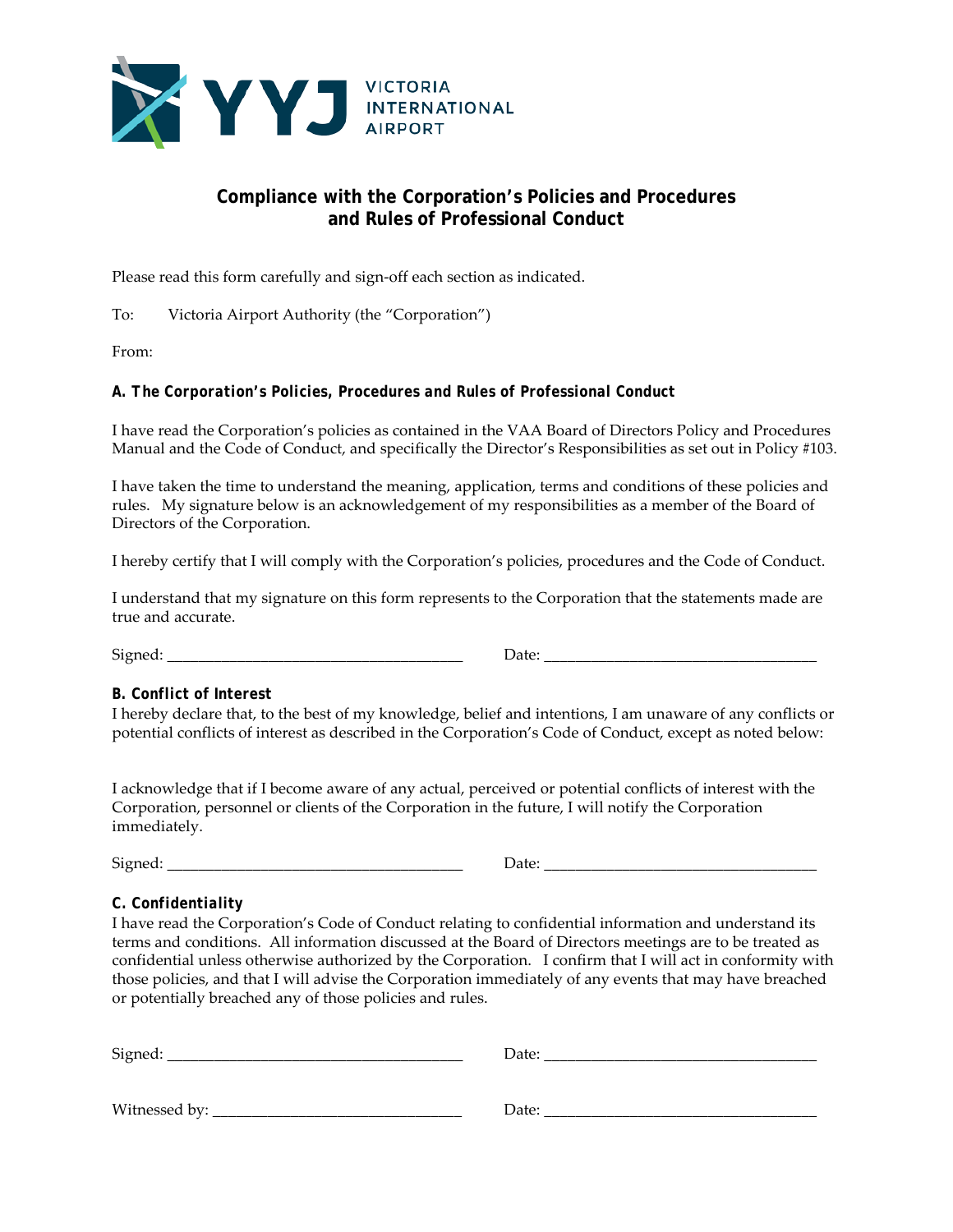# **Form A: Annual Disclosure Statement and Undertaking for Directors, Officers, and Senior Employees of the Corporation**

(collectively, sometimes referred to in this Form A as "Employee")

To: The Victoria Airport Authority and (Nominating Body if applicable).

I, \_\_\_\_\_\_\_\_\_\_\_\_\_\_\_\_\_\_\_\_\_\_\_\_\_\_\_\_\_\_\_\_\_\_, being an officer, senior employee or member of the board of the Victoria Airport Authority (the "Corporation"), state and declare:

- 1. I have read, and understand the Code of Conduct of the Corporation, a copy of which is attached to this Form A, and I hereby declare to continue to undertake to conform to, and be bound by, such code.
- 2. If I am a member of the Board of Directors of the Corporation, I have also read and continue to understand my responsibilities as a member of the Board as outlined in Policy #103 – Director's Responsibilities, a copy of which is attached to this Form A, and I hereby declare I continue to undertake to conform to, and be bound by, such responsibilities.
- 3. A direct and indirect conflict with my duty as an Employee of the Corporation may arise because:
	- a) I hold the following offices (appointed or elected):
	- b) I or a trustee or nominee on my behalf, own or possess, directly or indirectly, the following interests, including employment and professional interests, whereby directly or indirectly, a duty or interest might be created in conflict with my duty or interest as an Employee of the Corporation:
- 4. The nature of any conflicting office, duty or interest referred to in clause 3 is: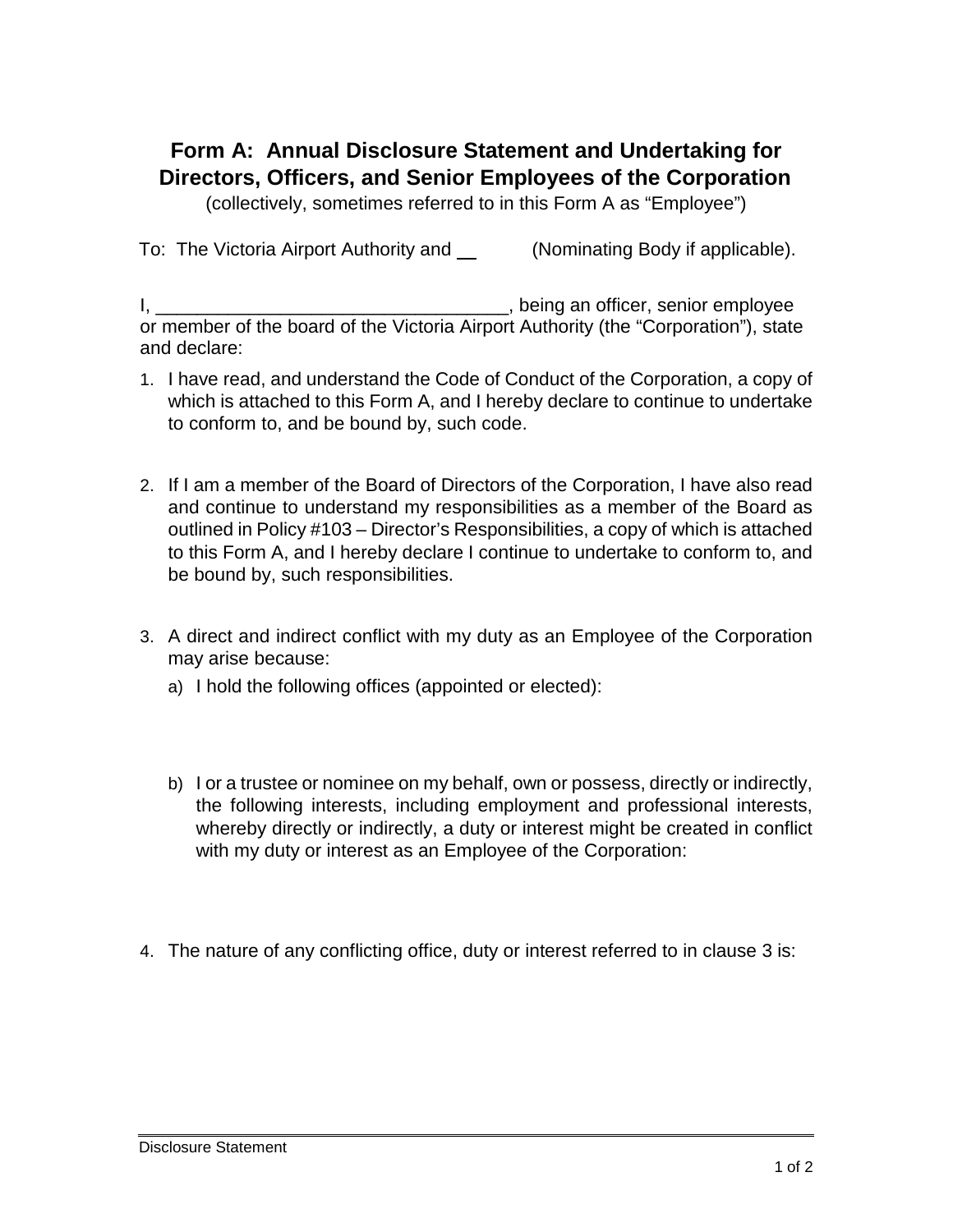- 5. In addition to any company referred to or listed in clause 3, following is a list of every company in which I, or a trustee or nominee on my behalf, directly or indirectly, hold 10% or more of the ownership interest, including without limitation, issued shares of a corporation.
- 6. Name of Company and nature of business carried on:
- 7. Following are brief particulars as to my present employment and my primary sources of income *(do not disclose amounts)*:
- 8. Following is a list of each affiliate (as defined in the *Canada Business Corporations Act*) known to me of a company listed in clauses 3(b), 5 and 6 of this Statement:

Name of company, name of affiliate, and nature of affiliate's business.

9. In addition to the offices listed above, following is a list of every company of which I am an officer or director:

Name of company and positions held:

I hereby state that all of the foregoing statements are true and correct to the best of my knowledge as of  $\frac{1}{2}$  day of  $\frac{1}{2}$   $\frac{1}{2}$ , 20  $\frac{1}{2}$ .

\_\_\_\_\_\_\_\_\_\_\_\_\_\_\_\_\_\_\_\_\_\_\_\_\_\_\_\_ \_\_\_\_\_\_\_\_\_\_\_\_\_\_\_\_\_\_\_\_\_\_\_\_\_\_\_

Signed:

Employee Witness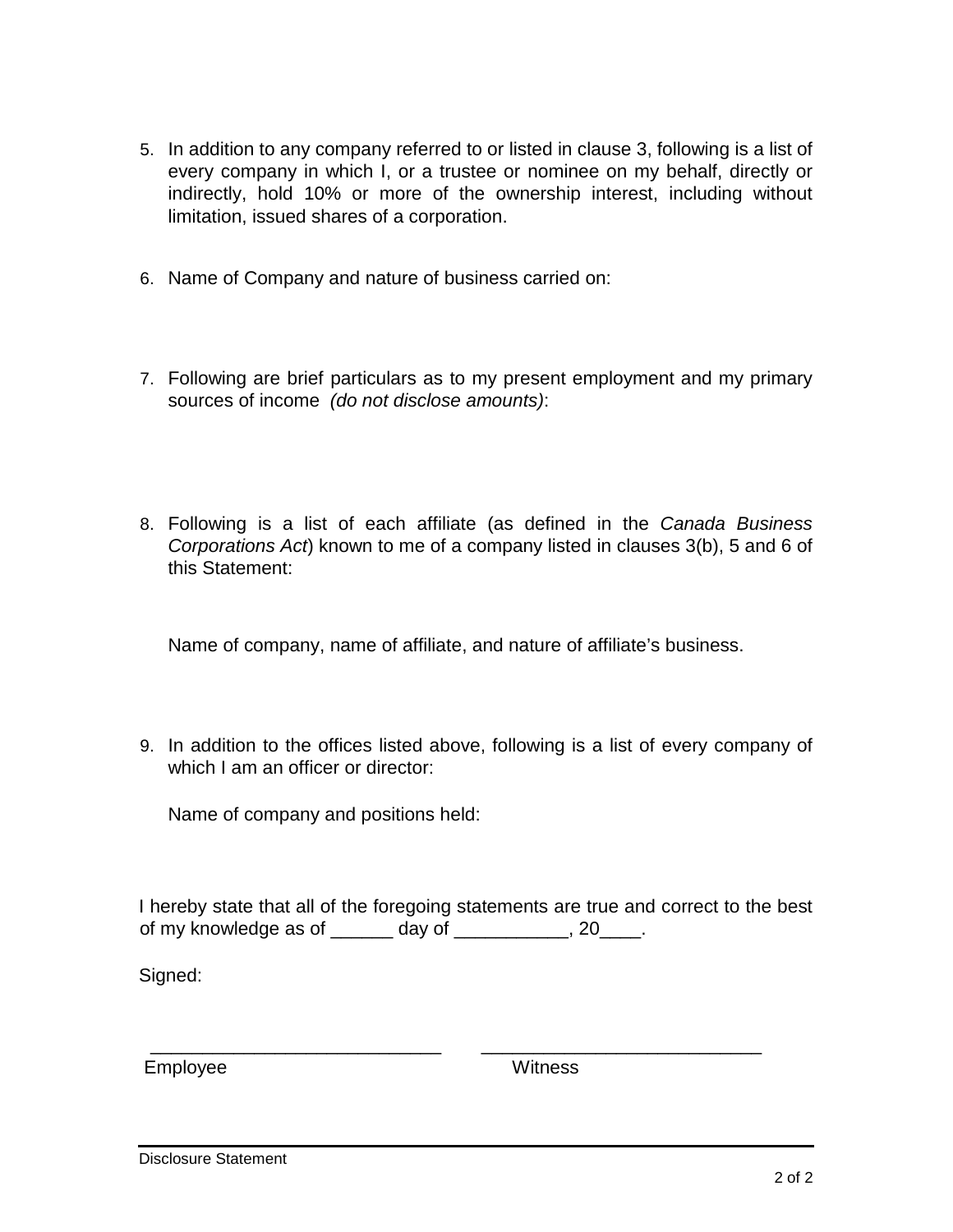## **TABLE OF CONTENTS**

## **BY-LAW NO. 3**

## **OF**

## **VICTORIA AIRPORT AUTHORITY**

| 1.1 |  |
|-----|--|
| 1.2 |  |
| 1.3 |  |
| 1.4 |  |
| 1.5 |  |
|     |  |
| 2.1 |  |
| 2.2 |  |
| 2.3 |  |
| 2.4 |  |
| 2.5 |  |
| 2.6 |  |
| 2.7 |  |
| 2.8 |  |
|     |  |
| 3.1 |  |
| 3.2 |  |
| 3.3 |  |
| 3.4 |  |
| 3.5 |  |
|     |  |
| 4.1 |  |
| 4.2 |  |
| 4.3 |  |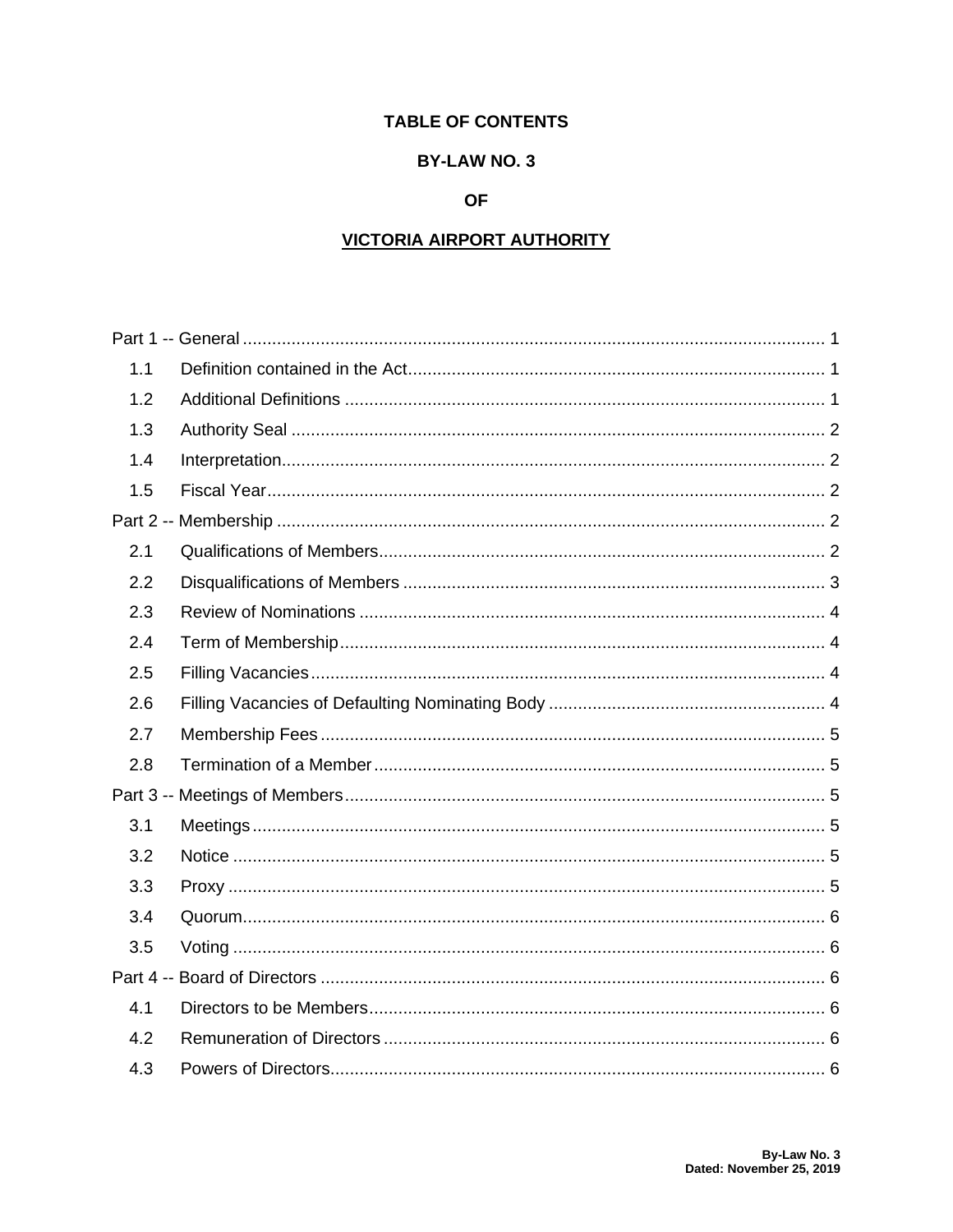| 4.4  |  |
|------|--|
| 4.5  |  |
|      |  |
| 5.1  |  |
| 5.2  |  |
| 5.3  |  |
| 5.4  |  |
|      |  |
| 6.1  |  |
|      |  |
| 7.1  |  |
| 7.2  |  |
| 7.3  |  |
| 7.4  |  |
| 7.5  |  |
| 7.6  |  |
| 7.7  |  |
| 7.8  |  |
|      |  |
| 8.1  |  |
| 8.2  |  |
| 8.3  |  |
| 8.4  |  |
|      |  |
| 9.1  |  |
| 9.2  |  |
| 9.3  |  |
|      |  |
| 10.1 |  |
|      |  |
| 11.1 |  |
| 11.2 |  |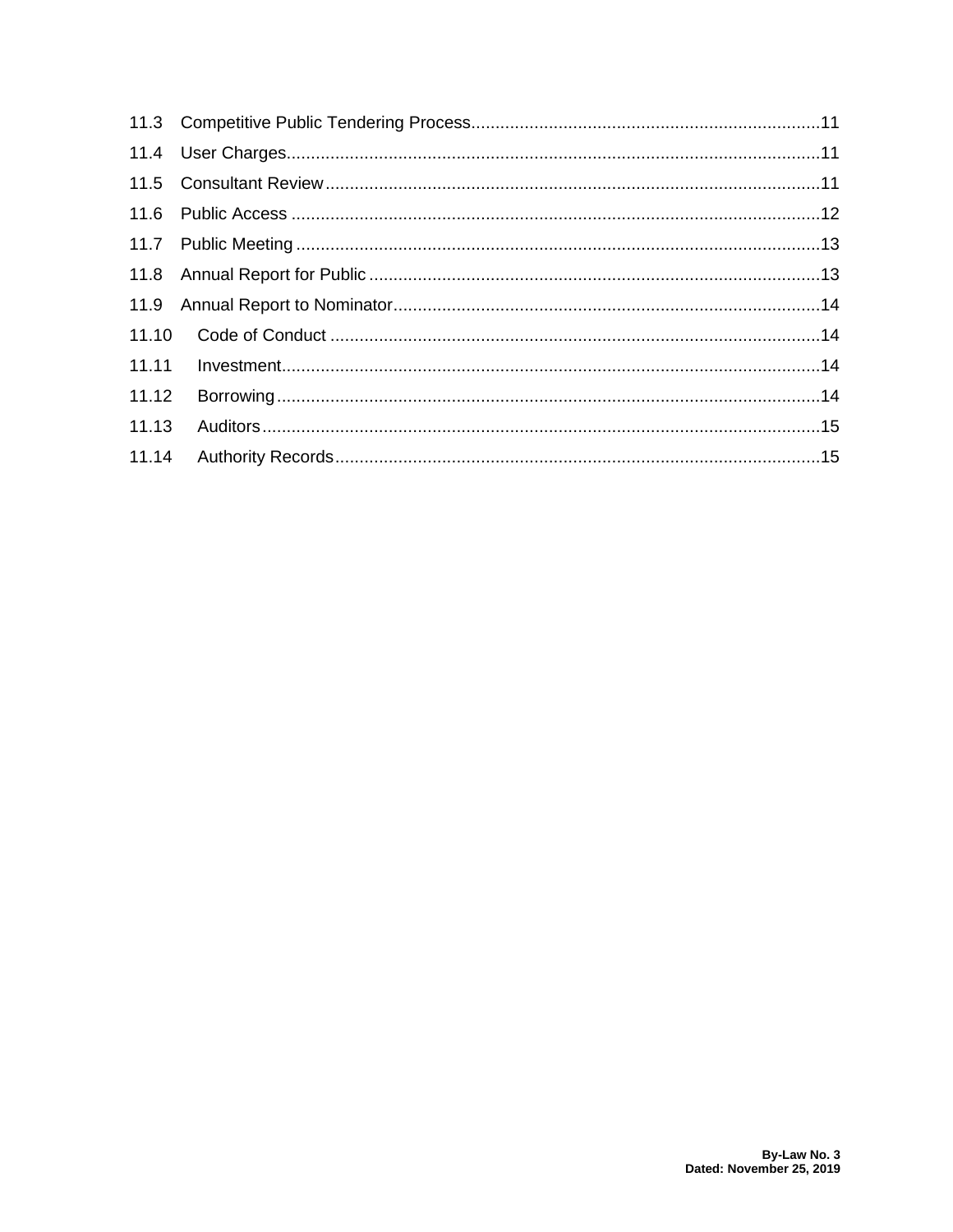## **BY-LAW NO. 1**

#### **OF**

## **VICTORIA AIRPORT AUTHORITY**

## **PART 1 -- GENERAL**

#### <span id="page-11-1"></span><span id="page-11-0"></span>1.1 **Definition contained in the Act**

The definitions in the Act (as defined below) on the date this by-law becomes effective will apply to this by-law unless this by-law specifically states otherwise.

#### <span id="page-11-2"></span>1.2 **Additional Definitions**

In this by-law, unless the context otherwise requires:

- (a) "Act" means the *Canada Not-for-profit Corporations Act* S.C. 2009, c. 23 including the Regulations made pursuant to the Act, and statute or regulations that may be substituted, as amended from time to time;
- (b) "Airport" means the Victoria International Airport;
- (c) "Authority" means the Victoria Airport Authority;
- (d) "Board" means the board of directors of the Authority;
- (e) "Chair" means the chair of the Board as appointed by resolution of the Board;
- (f) "Chief Executive Officer" is an Officer of the Authority as appointed by resolution of the Board;
- (g) "Director" has a different definition than that provided in the Act and in this by-law means a director of the Authority;
- (h) "Member" means a member of the Authority;
- (i) "Nominator" means the Town of Sidney, Corporation of the District of North Saanich, the Corporation of the District of Central Saanich, the Corporation of the District of Saanich, the City of Victoria; the Capital Regional District of British Columbia; Her Majesty the Queen in Right of Canada; Her Majesty the Queen in Right of British Columbia; the Greater Victoria Chamber of Commerce; and the Board, and any one of them as the case may be;
- (j) "Secretary" means the secretary of the Authority as appointed by resolution of the Board; and
- (k) "Vice-Chair" means the vice-chair of the Board as appointed by resolution of the Board.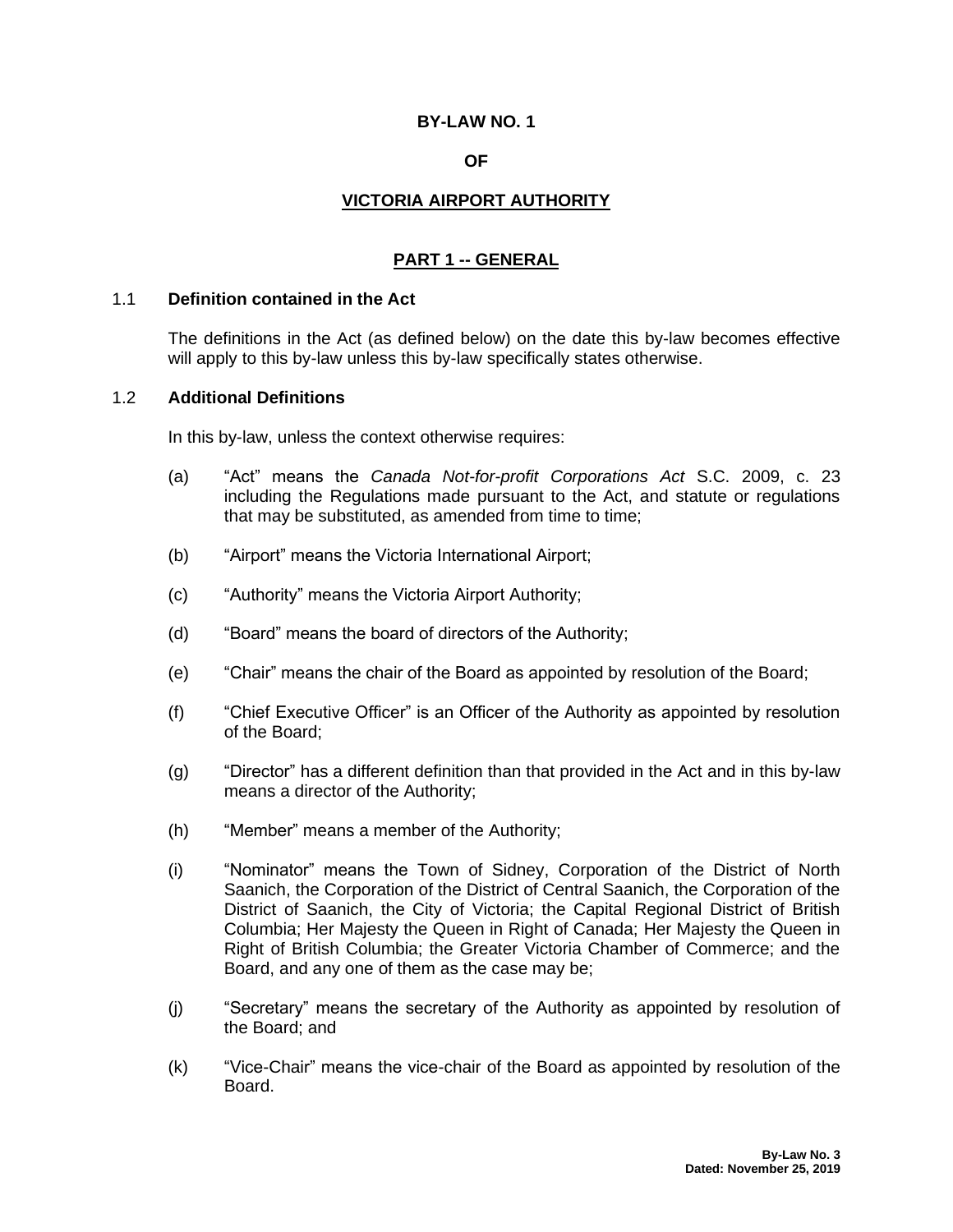#### <span id="page-12-0"></span>1.3 **Authority Seal**

The Authority may have a corporate seal in the form approved from time to time by the Board.

#### <span id="page-12-1"></span>1.4 **Interpretation**

In the interpretation of this by-law, unless the context otherwise requires, words importing the singular number or the masculine gender include the plural number or the neuter and feminine gender, as the case may be, and vice versa, and references to persons shall include firms and corporations.

## <span id="page-12-2"></span>1.5 **Fiscal Year**

Unless otherwise resolved by the Board, the fiscal year end for the Authority shall be December 31.

## **PART 2 -- MEMBERSHIP**

#### <span id="page-12-4"></span><span id="page-12-3"></span>2.1 **Qualifications of Members**

Collectively, the Members, as far as is practicable, consist of individuals who have experience and have shown capacity in such disciplines as air transportation, industry, aviation, business, commerce, finance, administration, law, government, engineering, organized labour, air carriers and the representation of the interests of consumers who have the business acumen and experience to assist in the management of the affairs of the Authority as an ongoing, viable, commercial enterprise. The Members shall include at least one representative of the business community, one representative of organized labour and one representative of consumer interests, each of whom shall be identified as such.

- 2.1.1 Members shall be nominated by the following nominators (individually a "Nominator"):
	- (a) two Members by the Town of Sidney;
	- (b) two Members by the Corporation of the District of North Saanich;
	- (c) one Member by the Corporation of the District of Central Saanich;
	- (d) one Member by the District of Saanich;
	- (e) one Member by the City of Victoria;
	- (f) one Member by the Capital Regional District of British Columbia;
	- (g) one Member by Her Majesty the Queen in Right of the Province of British Columbia;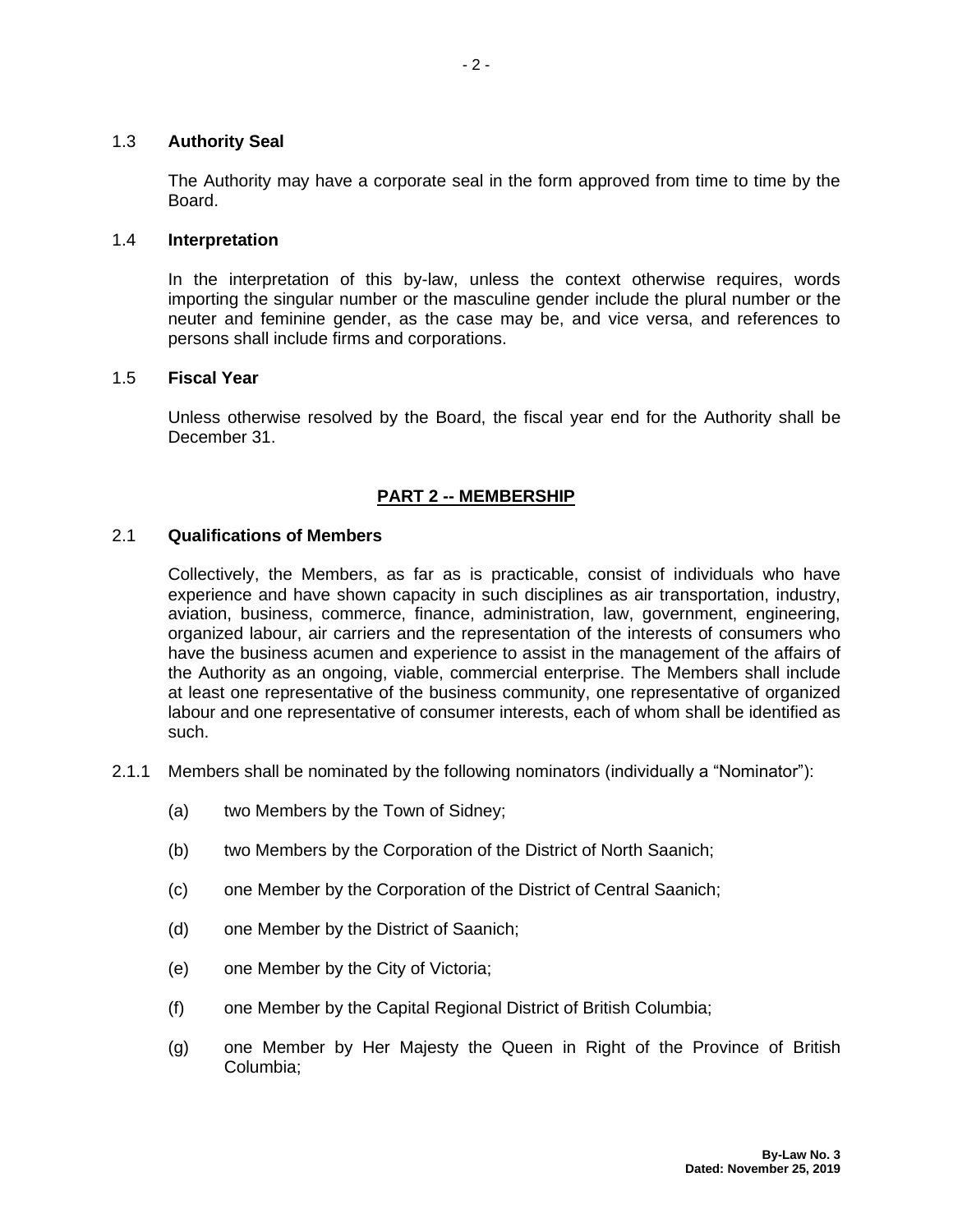- (h) two Members by Her Majesty the Queen in the Right of Canada with the right to nominate an additional Member during the period in which the Authority is subsidized by Her Majesty the Queen in Right of Canada;
- (i) one Member by the Greater Victoria Chamber of Commerce.
- 2.1.2 The process for issuing membership will be as follows:
	- (a) a Nominator nominates a person for membership in accordance with this by-law;
	- (b) nominations will be reviewed by the Governance Committee directors to ensure that nominees meet the conditions required for being a Member;
	- (c) the Governance Committee will provide a report to the Board as to whether a nominee meets the conditions required for being a Member;
	- (d) if a nominee meets the conditions required for being a Member, the Board may by resolution issue membership to the nominee;
	- (e) the Board's decision to issue membership, or not, will be in accordance with this by-law;
	- (f) if the Board does not issue membership to a nominee, the Board will provide a report to the nominator that sets out the applicable membership condition or other provision of this by-law that the Board's decision is based upon.
- 2.1.3 Three Members may be nominated and issued a membership by the Board provided that such membership be issued only:
	- (i) as the term of a nominee expires and the nominator has not either renominated or named a new nominee and the membership expires when the Member is renominated or a new nominee is named; or
	- (ii) when the Board recognizes a skill set and experience noted above is not represented on the Board and the term of such membership shall be at the Board's discretion.

#### <span id="page-13-0"></span>2.2 **Disqualifications of Members**

In addition to the disqualifying provisions in section 126 of the Act, no Member shall:

- (a) be a person who is not a resident of the Capital Regional District with the exception of provincial nominees and federal nominees who may be resident outside of the Capital Regional District provided they are a resident of British Columbia;
- (b) be a person holding federal, provincial or municipal elected office;
- (c) be a person employed by or providing services on a full time basis under contract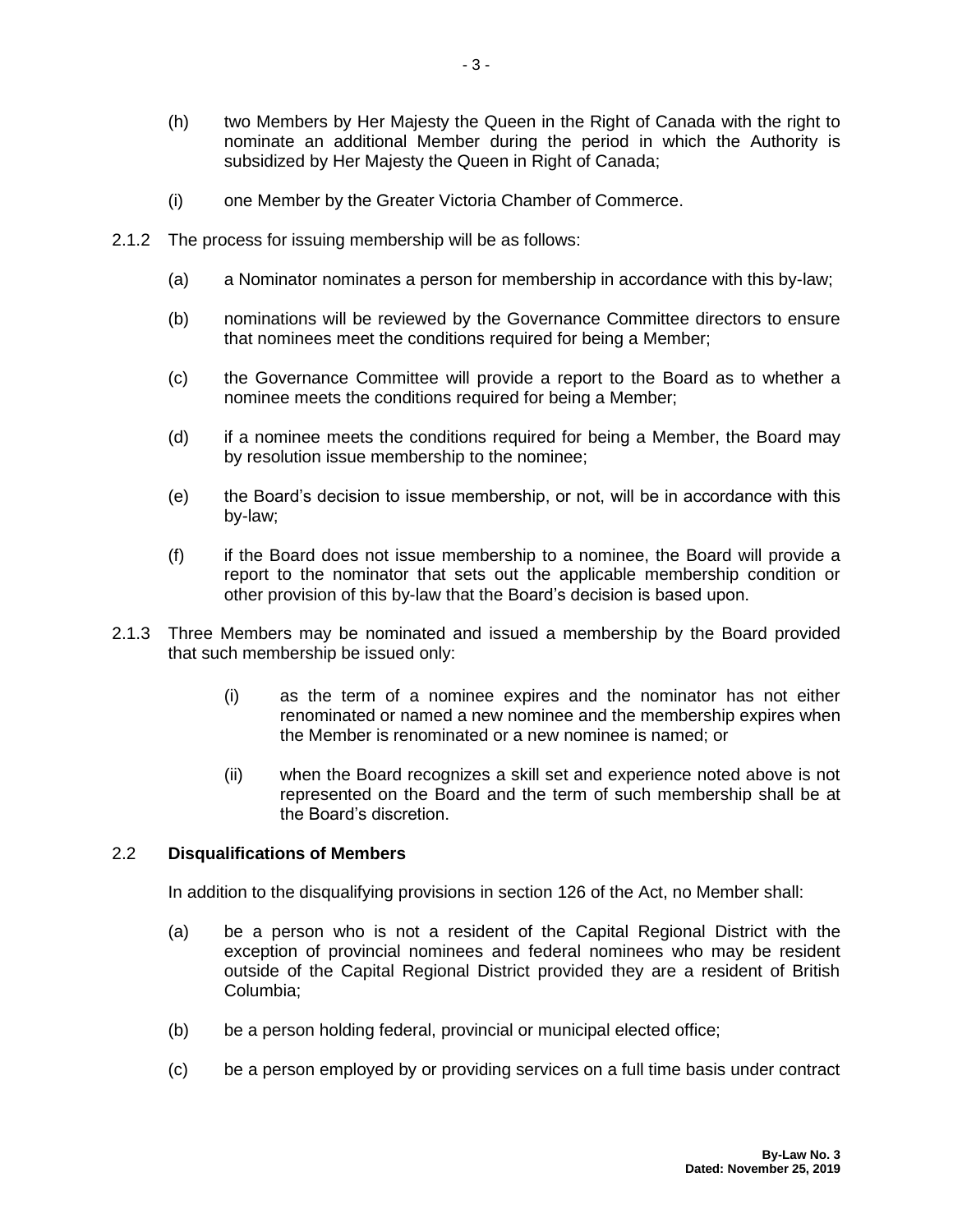to any federal, provincial or municipal government, department or agency, or by any corporation owned by Her Majesty the Queen in Right of Canada or Her Majesty the Queen in Right of any Province of Canada;

- (d) be a person who has been convicted of a criminal offense relating to the employment of that person;
- (e) be a person who has not met the conflict of interest and other requirements set forth in this by-law; and
- (f) be a person who is not a Canadian citizen

## <span id="page-14-0"></span>2.3 **Review of Nominations**

All nominations shall be reviewed by the Governance Committee, appointed by the Board, to ensure that nominees are properly qualified to become Members, with reference to section 2.2 of these by-laws. A report shall also be presented to the Board, who shall either confirm the nomination and issue membership to the nominee, or reject the nominee as not being qualified. A report shall be made to the nominator should a defect to the qualifications become evident and a nominee has been rejected by the Board.

#### <span id="page-14-1"></span>2.4 **Term of Membership**

The term of membership shall be up to three years, and each Member may again be nominated for membership; provided that no Member shall serve for a period longer than nine years. The term of membership will have an expiry date of December 31<sup>st</sup>. Once a Member has served the allotted term, the Member may not be re-nominated again.

#### <span id="page-14-2"></span>2.5 **Filling Vacancies**

- (a) At least six months prior to the expiration of the term of a Member, or forthwith upon termination of a membership, the Authority shall request the Nominator who nominated the departing or departed Member, to nominate a replacement Member (who may be the same person provided they are properly qualified) and the nominee must be reviewed pursuant to section 2.3 above;
- (b) The Board shall request that the Nominator put forward two candidates to fill the vacancy. The Board shall review the candidates put forward by the Nominator for their competencies and characteristics and advise the Nominator which candidate best meets the balance the Board is seeking. The candidate selected by the Board shall become the Nominators nominee. If no candidate meets the criteria requested, the Board will request two additional nominees or recommend a nominee to the Nominator.

#### <span id="page-14-3"></span>2.6 **Filling Vacancies of Defaulting Nominating Body**

If a Nominator, with the exception of the federal and provincial governments, has not advised the Authority of its nominee within 45 days of service of the request to nominate,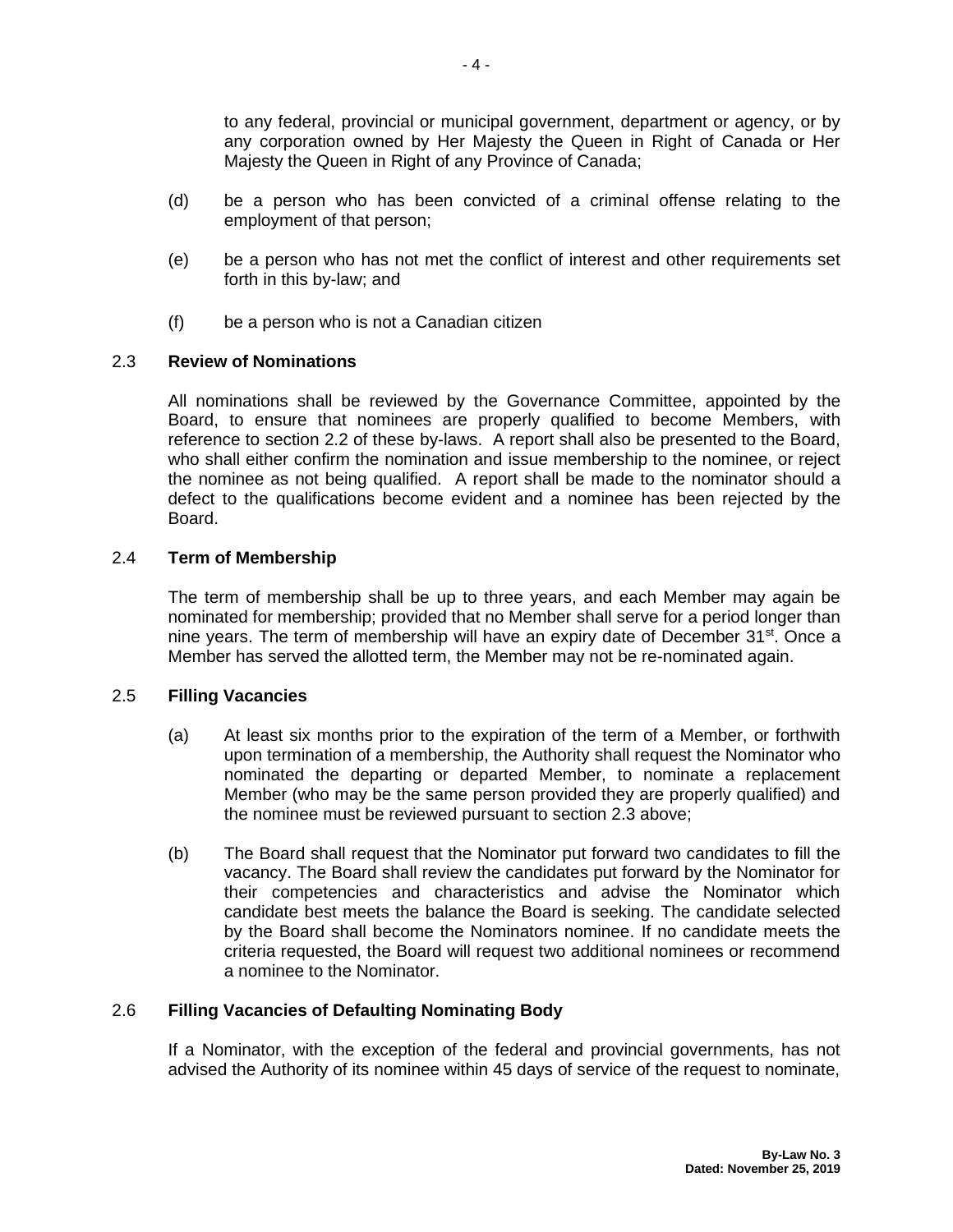the Board, as agent for the defaulting Nominator, may nominate a person to membership for a normal or lesser term as the Board may determine. Such person shall be deemed to be the nominee of the defaulting Nominator, and notice of such nomination shall forthwith be given to the defaulting Nominator.

#### <span id="page-15-0"></span>2.7 **Membership Fees**

There will be no membership fees, dues, charges or other membership levies payable by Members.

## <span id="page-15-1"></span>2.8 **Termination of a Member**

Membership is terminated when:

- (a) the Member dies or resigns;
- (b) the Member is expelled or their membership is otherwise terminated in accordance with the Authority's articles or by-laws;
- (c) the Member's term of membership expires; or
- (d) the Authority is liquidated and dissolved under Part 14 of the Act.

## **PART 3 -- MEETINGS OF MEMBERS**

#### <span id="page-15-3"></span><span id="page-15-2"></span>3.1 **Meetings**

The Authority shall hold an annual meeting and any other general meeting at such time and place in the Capital Regional District of British Columbia as the Chair determines. The Secretary shall call a special general meeting of Members on written requisition signed by four Members.

#### <span id="page-15-4"></span>3.2 **Notice**

Twenty-one days notice in writing of a meeting of the Members must be given to each Member by delivery to the Member personally. For the purpose of sending notice to a Member, the last known address recorded on the books of the Authority shall be the address for service, which may include an email address if authorized by the Member. Any person who is entitled to notice of a meeting of Members may waive notice, and attendance of the person at the meeting is a waiver of notice of the meeting, unless the person attends the meeting for the express purpose of objecting to the transaction of any business on the grounds that the meeting is not lawfully called.

#### <span id="page-15-5"></span>3.3 **Proxy**

A Member, may, by means of a written proxy, appoint a proxyholder to attend and act at a specific meeting of Members, in the manner and to the extent authorized by the proxy and provided further that the proxyholder is a Member.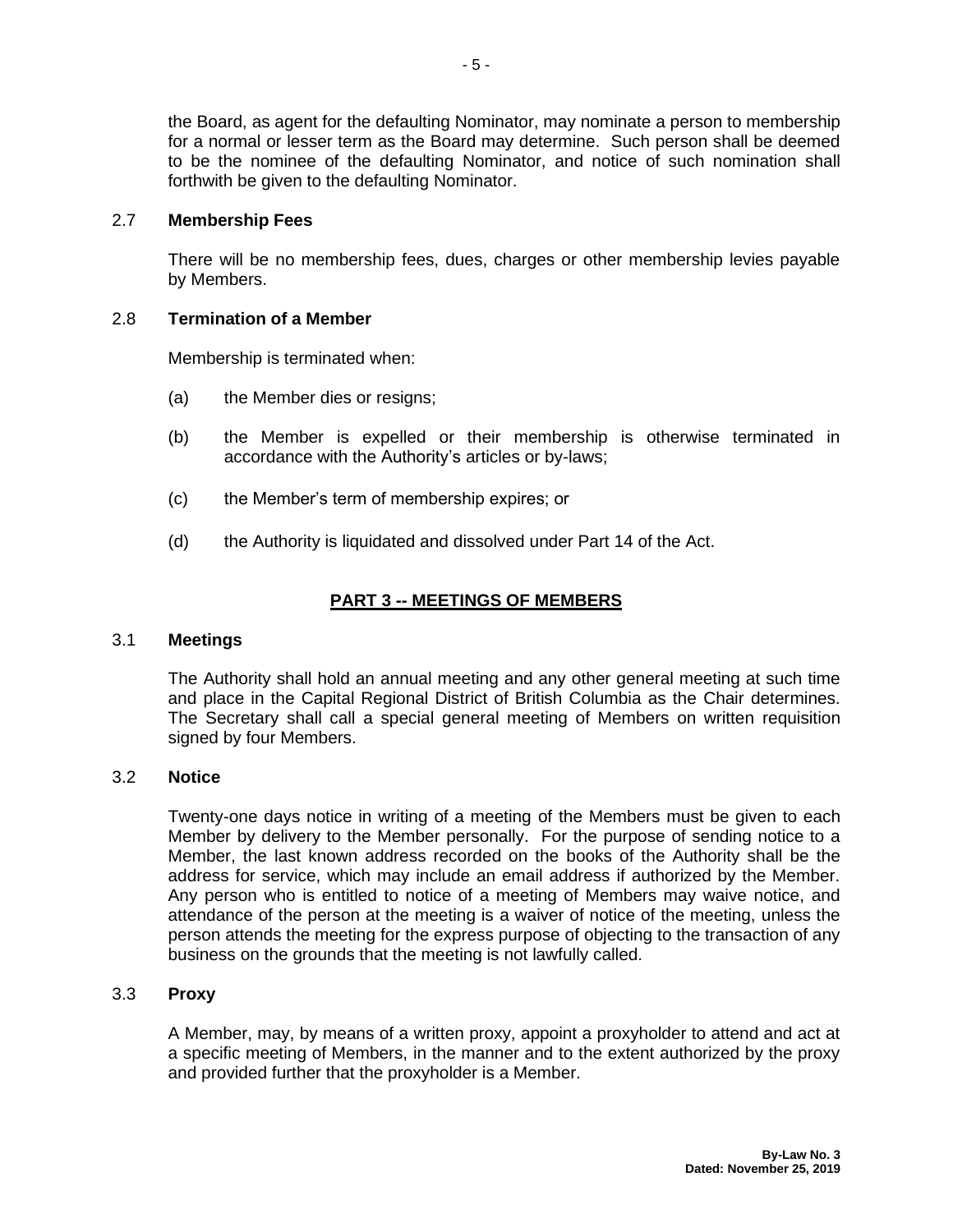#### <span id="page-16-0"></span>3.4 **Quorum**

Eight Members present in person or by proxyholder at a meeting shall constitute a quorum.

#### <span id="page-16-1"></span>3.5 **Voting**

At meetings of Members, every question shall be determined by a majority of votes cast unless otherwise specifically provided by the Act, statute or this by-law. The Act requires special resolutions of the Members in some circumstances.

## **PART 4 -- BOARD OF DIRECTORS**

#### <span id="page-16-3"></span><span id="page-16-2"></span>4.1 **Directors to be Members**

The Directors are those persons who:

- (a) are elected by the Members; and
- (b) are Members.

A person ceases to be a Director upon ceasing to be a Member.

#### <span id="page-16-4"></span>4.2 **Remuneration of Directors**

Directors may receive reasonable remuneration for their services together with reimbursement for all reasonable expenses necessarily incurred in fulfilment of their duties, as determined by the Board and administered by the Executive Assistant to the Board.

#### <span id="page-16-5"></span>4.3 **Powers of Directors**

The Board shall administer the affairs of the Authority on behalf of the Members in all things and may make or cause to be made for the Authority, in its name, any kind of contract which the Authority may lawfully enter into and, except as hereinafter provided, generally may exercise all other powers and do all other acts and things as the Authority is by its charter or otherwise authorized to exercise and do.

#### <span id="page-16-6"></span>**4.4 Amendment of by-laws**

The Directors may, by resolution, make, amend or repeal any by-laws that regulate the activities or affairs of the corporation, except in respect of matters referred to in subsection 197(1) of the Act. Further, no changes to the Articles of Incorporation/Continuance or By-laws, insofar as they relate to the matters covered in the Public Accountability Principles for Canadian Airport Authorities dated July 1994, shall be made without the prior written approval of the Minister of Transport.

#### <span id="page-16-7"></span>**4.5 Filling Vacancies**

Vacancies among the Directors shall only be filled by a vote of the Members.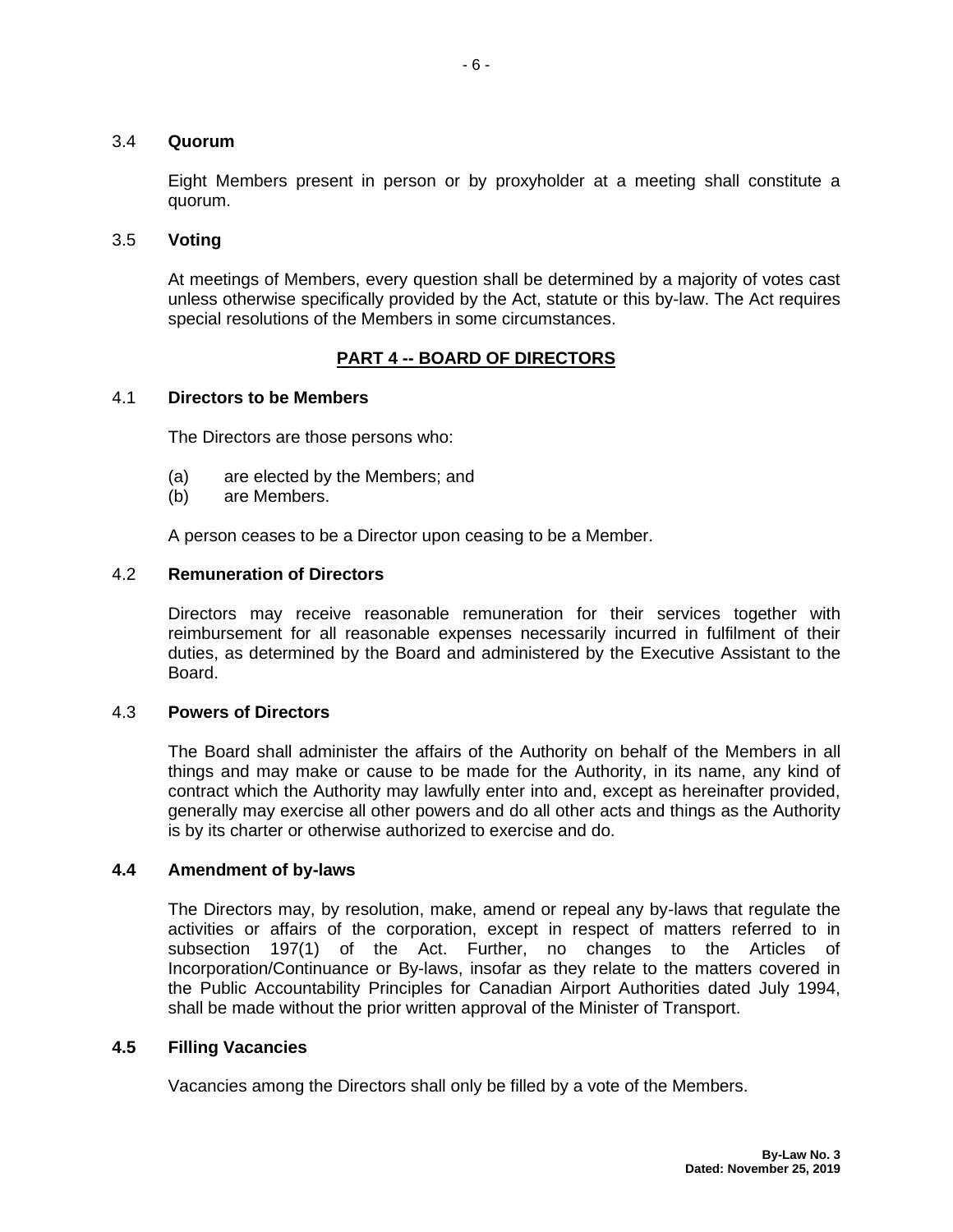#### **PART 5 -- MEETINGS OF DIRECTORS**

#### <span id="page-17-1"></span><span id="page-17-0"></span>5.1 **Meetings**

The Directors may meet together at such time and place as they think fit for the dispatch of business and otherwise regulate their meetings and proceedings as they see fit, subject always to this by-law. At least 48 hours notice in writing to each meeting of the Board, specifying the time and place of the meeting and the general nature of the business to be discussed, must be given to each Director by delivery to the Director personally.

#### <span id="page-17-2"></span>5.2 **Number of Meetings**

There shall be a minimum of six meetings of the Board per fiscal year.

#### <span id="page-17-3"></span>5.3 **Voting**

Each director present at a meeting of the Board is entitled to one vote, including the Chair. In the case of an equality of votes, the resolution will fail.

#### <span id="page-17-4"></span>5.4 **Appointing Agents & Engaging Employees**

The Board may appoint agents and engage employees as it shall deem necessary from time to time and such persons shall have such authority and shall perform such duties as shall be prescribed by the Board.

#### **PART 6 -- INDEMNITIES TO DIRECTORS AND OTHERS**

#### <span id="page-17-6"></span><span id="page-17-5"></span>6.1 **Indemnities**

Every Director or Officer of the Authority or other person who has undertaken or is about to undertake any liability on behalf of the Authority or any company controlled by it and their heirs, executors and administrators, shall at all times be indemnified and saved harmless out of the funds of the Authority, from and against:

- (a) all costs, charges and expenses which such person sustains or incurs in or about any action, suit or proceeding which is brought or prosecuted against the person or in respect of any act, matter or thing whatsoever, made, done or permitted by the directors, in or about the execution of the duties of such person; and
- (b) all other costs, charges and expenses which such person sustains or incurs in relation to the affairs of the Authority, except such costs, charges or expenses as are occasioned by the person's own willful improper act or neglect.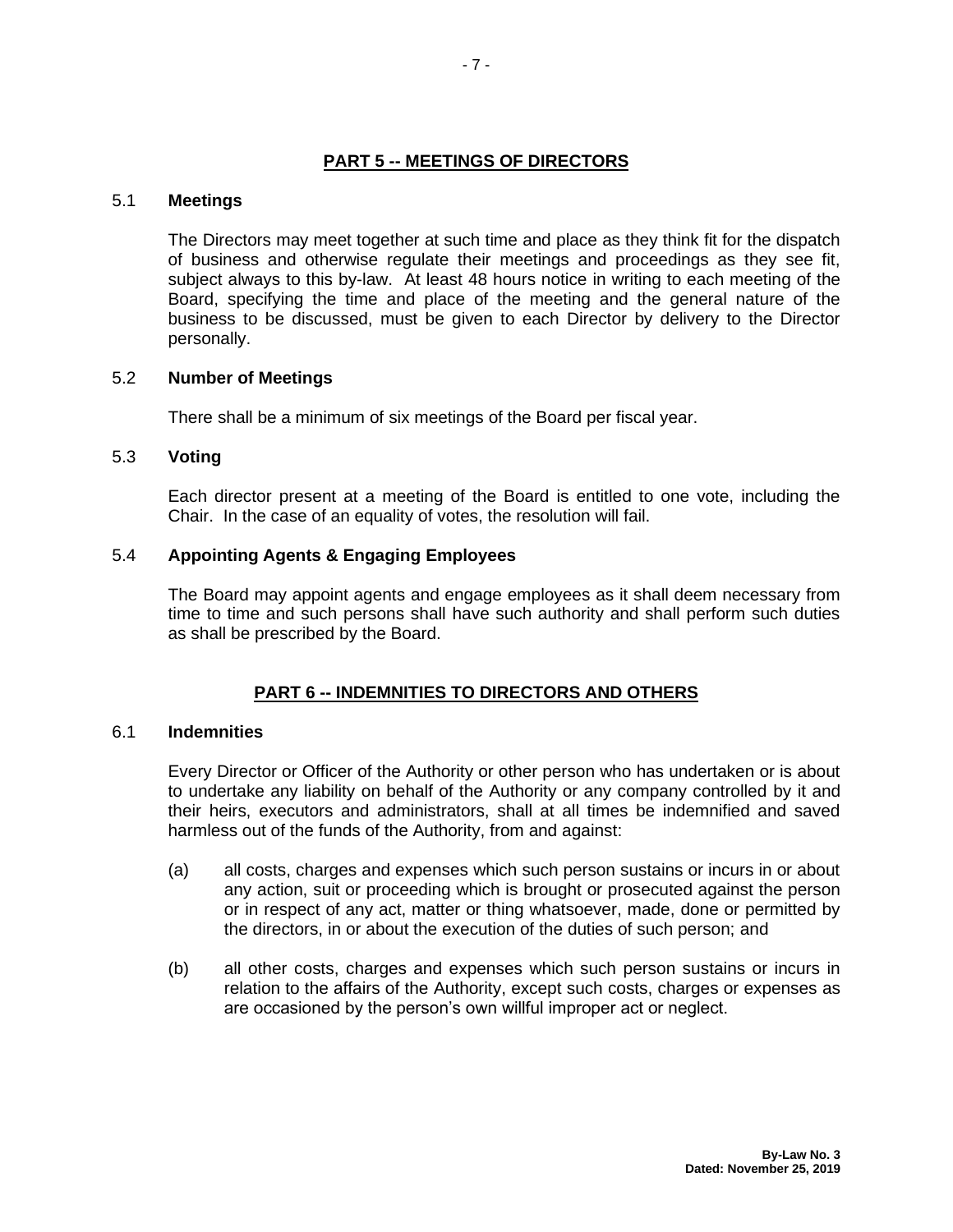## **PART 7 -- COMMITTEES**

#### <span id="page-18-1"></span><span id="page-18-0"></span>7.1 **Committees**

The Board may create committees in addition to the Steering Committee, Governance Committee and Airport Consultative Committee. A committee shall conform to the rules established by the Board. A committee shall make periodic recommendations to the Board in respect of the subject on which it was created to advise. The Board shall take into consideration, but not be bound by such recommendations.

#### <span id="page-18-2"></span>7.2 **Ex Officio Member**

The Chair, or the Chair's delegate, shall be an Ex Officio member of all Committees and will have a vote.

#### <span id="page-18-3"></span>7.3 **Steering Committee**

There shall be a Steering Committee, which shall be comprised of the appointed Officers of the Authority and the Chairs of the Standing Committees. The Steering Committee shall exercise such powers as are specified in this by-law and as are delegated to it by the Board. The Chair shall be the chair of the Steering Committee.

#### <span id="page-18-4"></span>7.4 **Governance Committee**

There shall be a Governance Committee, which shall be comprised of the Secretary and a minimum of four other members. The Governance Committee shall exercise such powers as are specified in this by-law and as are delegated to it by the Board. The Secretary shall be the Chair of the Governance Committee.

#### <span id="page-18-5"></span>7.5 **Airport Consultative Committee**

The Board shall establish an Airport Consultative Committee, which shall meet no less than twice each year at times and places within the Capital Regional District of British Columbia as recommended by the Chair, to provide for effective dialogue on matters relating to the Authority including:

- (a) the dissemination of information on Airport matters and plans;
- (b) the timely discussion of planning and operational matters; and
- (c) the consideration of municipal concerns.

The Airport Consultative Committee shall be comprised of the Vice-Chair and a minimum of four other members. The Vice-Chair shall be Chair of the Airport Consultative Committee.

#### <span id="page-18-6"></span>7.6 **Elected Chairs of Standing Committees**

With the exception of the Governance Committee and the Airport Consultative Committee, the chairs of the standing committees shall be elected.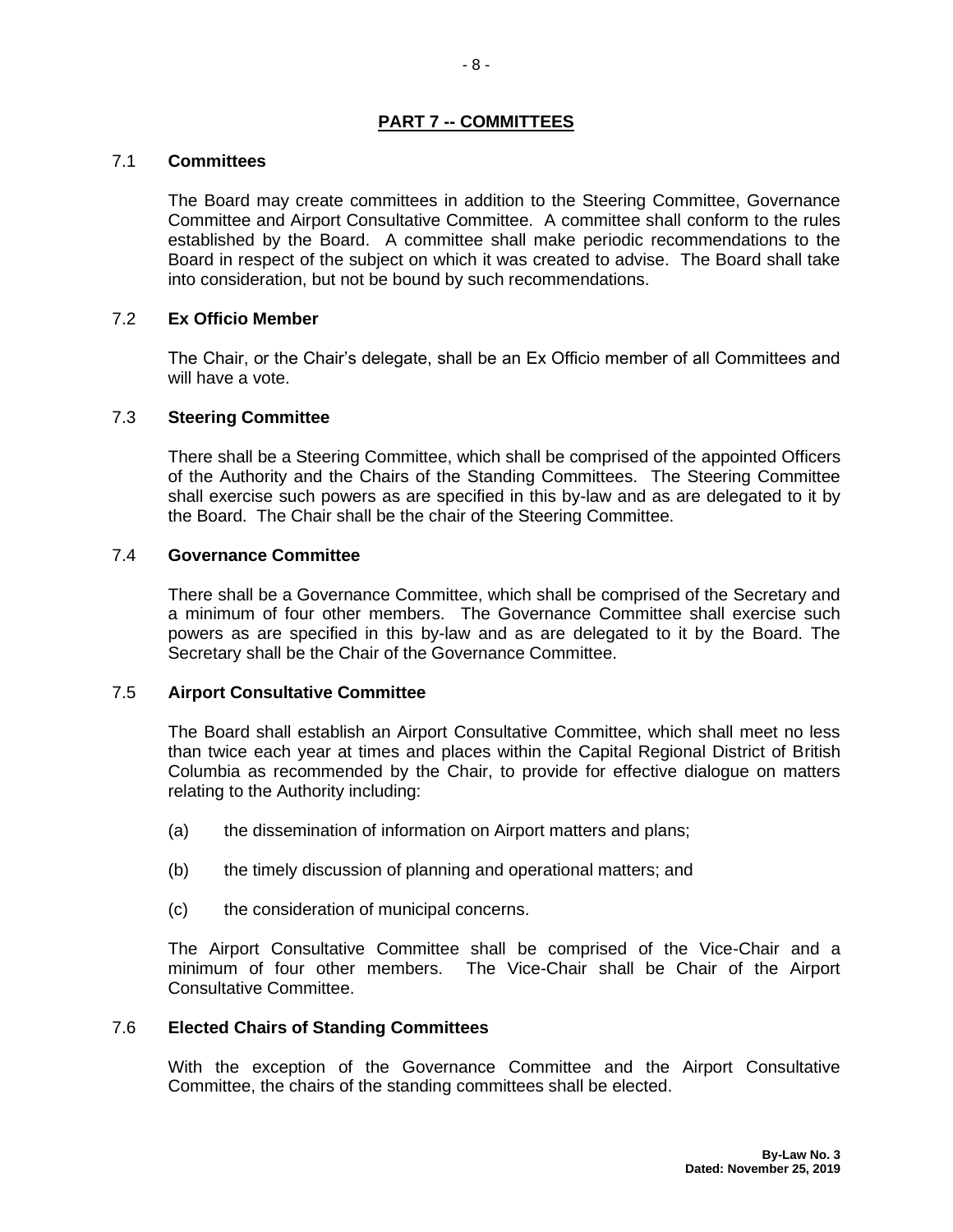#### <span id="page-19-0"></span>7.7 **Committee Membership**

Membership of each Committee, with the exception of the Chairs, shall be determined by the Board Chair and approved by the Board.

## <span id="page-19-1"></span>7.8 **Committee Meetings**

Meetings of the committees shall be held at such time and place as determined by the respective members thereof provided that forty-eight hours notice of a meeting shall be given to each member. Three members shall constitute a quorum for a meeting of a committee. No error or omission in giving notice of any meeting or any adjourned meeting of such committee shall invalidate the meeting however, or make void any proceedings taken and any member of a committee may at any time waive notice of any meeting thereof and may ratify, approve and confirm any or all proceedings taken or had thereat. Questions arising at a committee meeting shall be determined by majority of votes of the members present.

## **PART 8 -- OFFICERS**

#### <span id="page-19-3"></span><span id="page-19-2"></span>8.1 **Officers**

The Officers of the Authority are the Chair, Vice-Chair, Secretary and Chief Executive Officer and such other officers as the Board may by by-law determine. Any two offices, except Chair and Vice-Chair, may be held by the same person. The Chair, Vice-Chair and Secretary shall be Directors but other officers need not be Directors. No Director who has been an elected official or government employee at any time during the previous two years shall be eligible to be appointed as Chair or Vice-Chair.

#### <span id="page-19-4"></span>8.2 **Term of Office**

Officers of the Authority will hold office at the pleasure of the Board. Officers are eligible for reappointment.

#### <span id="page-19-5"></span>8.3 **Remuneration of Officers**

The remuneration of all Officers will be fixed by the Board.

#### <span id="page-19-6"></span>8.4 **Additional Officers**

The Directors may designate the offices of the Authority, appoint as officers persons of full capacity, specify their duties and delegate to them powers to manage the activities and affairs of the Authority, except powers to do anything referred to in subsection 138(2) of the Act. A Director may be appointed to any office of the Authority. Two or more offices of the Authority may be held by the same person.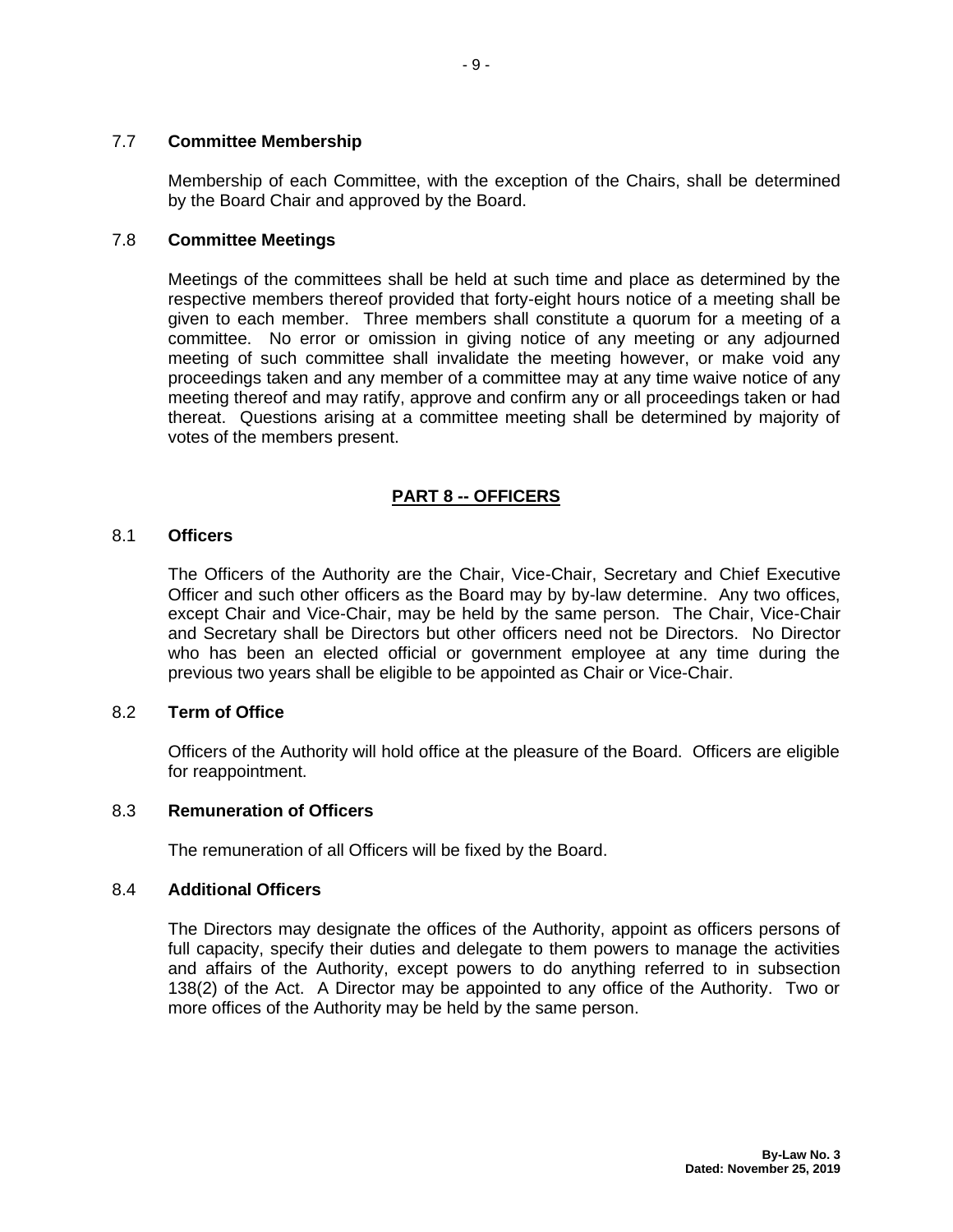## **PART 9 -- DUTIES OF OFFICERS**

#### <span id="page-20-1"></span><span id="page-20-0"></span>9.1 **Chair and Vice-Chair**

The Chair shall preside at all meetings of members of the Board. The Vice-Chair shall, in absence of the Chair, perform the duties and exercise the powers of the Chair.

#### <span id="page-20-2"></span>9.2 **Chief Executive Officer**

The Chief Executive Officer shall have the general and active management of the affairs of the Authority, and shall see that all orders and resolutions of the Board are carried into effect.

#### <span id="page-20-3"></span>9.3 **Secretary**

The Secretary shall arrange for a recording secretary to attend all meetings of the members of the Board and act as clerk thereof and record all votes and minutes of all proceedings in books to be kept for that purpose. The Secretary shall ensure that giving of notice of meetings of the members of the Board when requested by the Chair or upon receipt of a requisition for a special Directors meeting signed by four or more Directors. The Secretary shall arrange for the custody of the seal of the Authority and shall perform such other duties as may be prescribed by the Board. The Secretary shall be the Chair of the Governance Committee.

## **PART 10 -- EXECUTION OF DOCUMENTS**

## <span id="page-20-5"></span><span id="page-20-4"></span>10.1 **Signing Authorities and Execution of Documents**

Contracts, documents and any instruments in writing requiring the signature of the Authority may be signed by any two Officers and all contracts, documents and instruments in writing so signed shall be binding upon the Authority without any further authorization or formality. The Board shall have power from time to time by resolution to appoint any person or persons on behalf of the Authority to sign contracts, documents and instruments in writing. The Board may give the Authority's power of attorney to any registered dealer in securities for the purposes of transferring and dealing with any stocks, bonds and other securities of the Authority. The seal of the Authority when required may be affixed to contracts, documents and instruments in writing signed as aforesaid by the Secretary or, by resolution of the Board by any one or more other officers or employees of the Authority.

## **PART 11 -- MISCELLANEOUS MATTERS**

#### <span id="page-20-7"></span><span id="page-20-6"></span>11.1 **Minister of Transport**

The Authority shall obtain prior acceptance by the Minister of Transport that the financial terms and conditions of each intended use and occupancy of Airport premises which would not be at arm's length from the Authority will produce for the Authority gross revenue equivalent to that from an arm's length use and occupancy of such premises.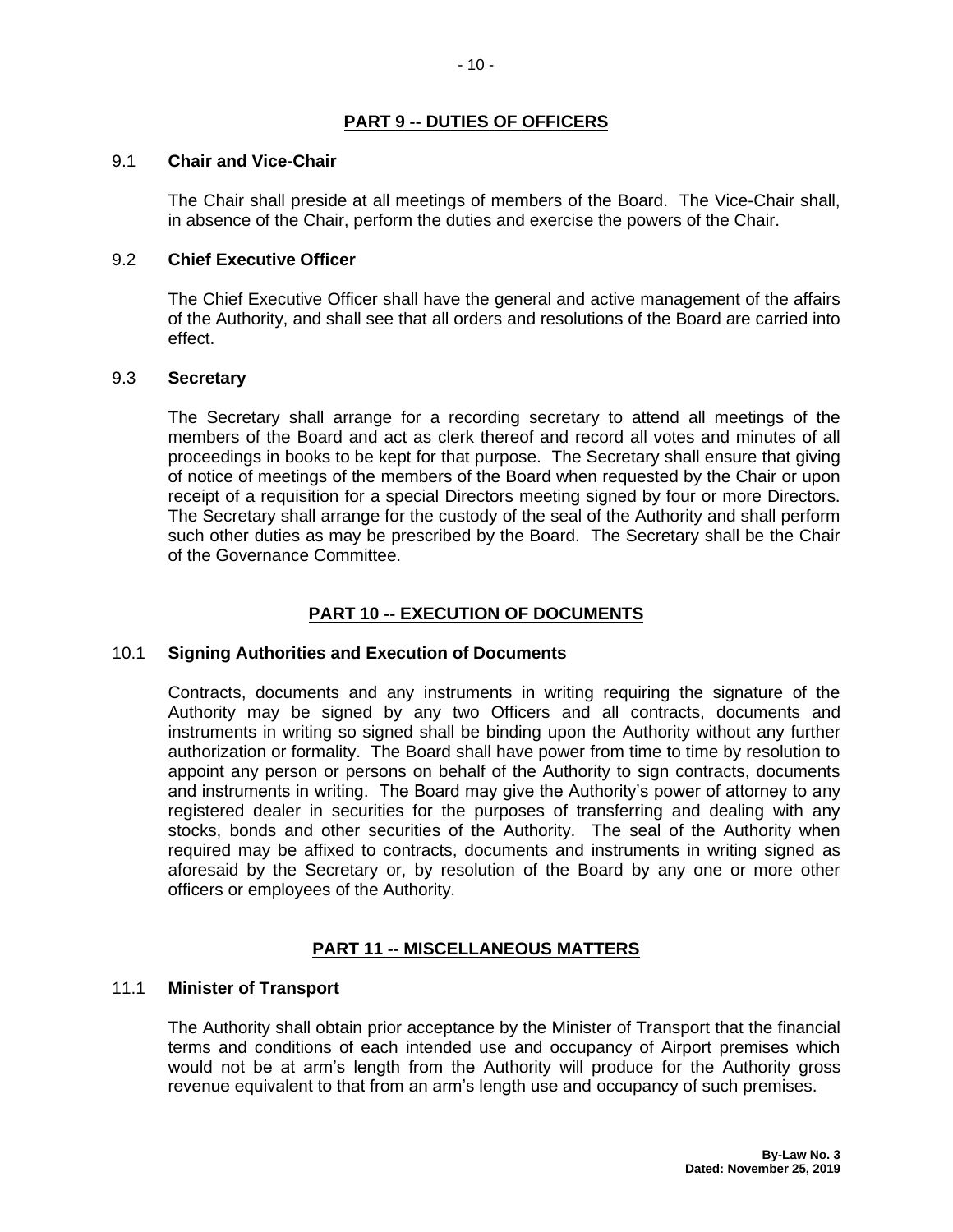#### <span id="page-21-0"></span>11.2 **Procurement of Goods and Services**

To the extent practicable and with due consideration to Canada's international obligations, the Authority shall endeavour to optimize Canadian content and industrial benefits in the procurement of goods, services and construction contracts, particularly in the area of high technology services and equipment and construction contracting, all in line with good private sector commercial practices and where there is sufficient competition for such procurement in the Canadian market.

#### <span id="page-21-1"></span>11.3 **Competitive Public Tendering Process**

As a general practice, goods, services and construction contracts for the Authority in excess of a total value of \$75,000, in 2013 dollars subject to annual adjustment for inflation, shall be awarded following a competitive public tendering process.

## <span id="page-21-2"></span>11.4 **User Charges**

The Authority shall give not less than sixty days advance public notice through appropriate local media of planned increases in Airport user charges, excluding lease and other rental charges. The notice shall include an explanation of the justification for such increases.

#### <span id="page-21-3"></span>11.5 **Consultant Review**

At least once every five years, and on such other additional occasions as the Board or a majority of the Nominators may demand, the Board shall cause a review of the Authority's management, operation and financial performance to be conducted by a qualified independent person ("Consultant"). The Consultant shall prepare a written report incorporating the findings of the review and the report of the Consultant shall include, but not be limited to:

- (a) the terms of reference of the review;
- (b) the extent to which the Authority was operating;
	- (i) a safe and efficient service to the public;
	- (ii) an efficiently run undertaking in accordance with its business plans and purposes;
- (c) the extent to which financial and management control and information systems and management practices were maintained in a manner that provided reasonable assurance that
	- (i) the assets of the Authority were safeguarded and controlled;
	- (ii) the financial, human and physical resources of the Authority were managed economically and efficiently and its operations carried out effectively;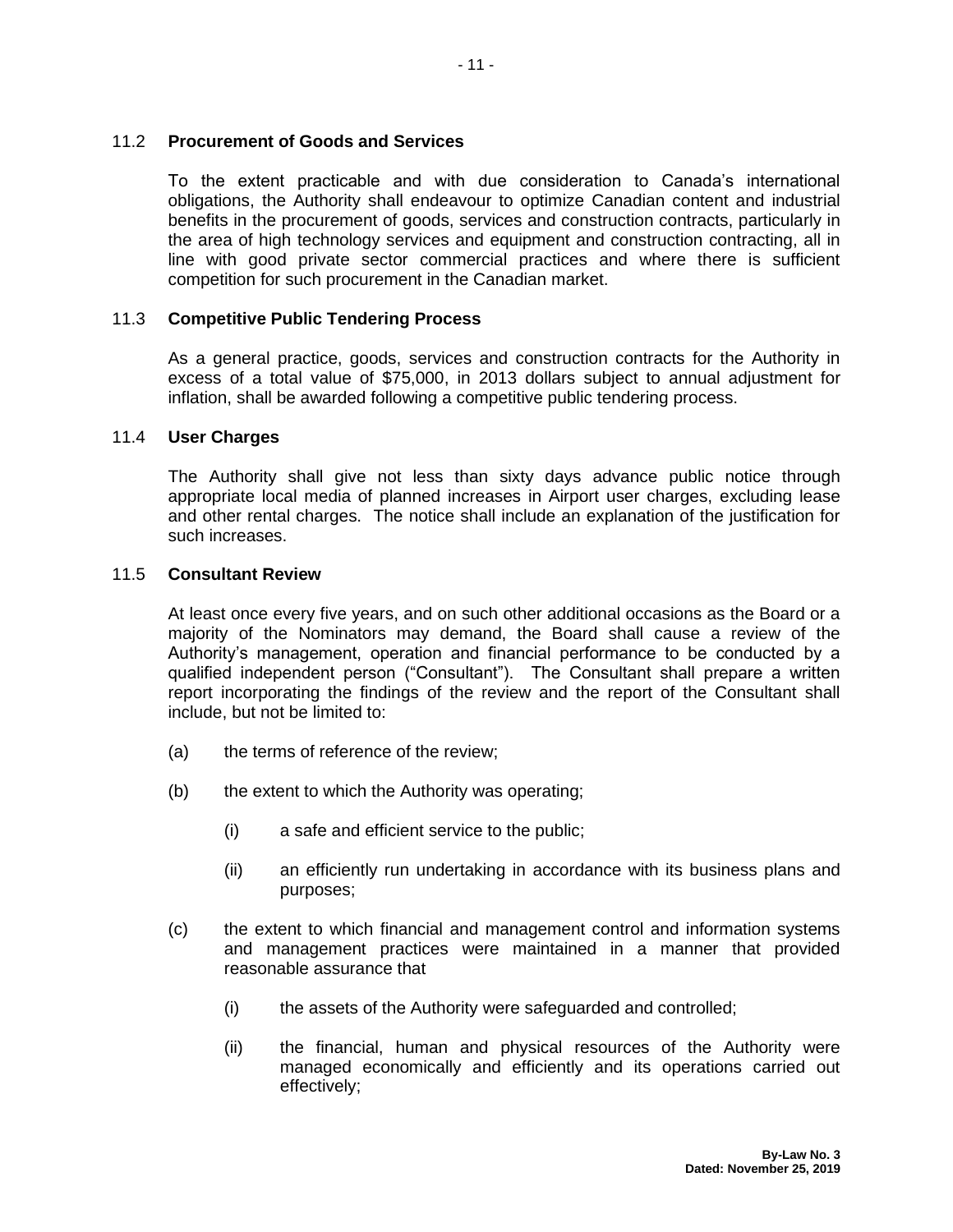- (d) any further information that is reasonably requested by any Nominator or a majority of the Board; and
- (e) any concerns or qualifications that the Consultant has with respect to any matter described in this section.

The report shall be provided to the Minister of Transport and to the Board within three months of the commencement of the review. The Consultant shall also provide to each Nominator both a report and a summary of the report, excluding commercially confidential material or personnel information of a personal nature. If issues arise in the course of the review which prevent it being concluded on time, an interim report and summary shall be submitted by the due date and a final report shall be submitted not later than six months after the commencement of the review. Any Nominator shall have the right to convene a meeting of the Board with the Consultant and other Nominators to determine, with the Consultant, the course of action to be taken to resolve problems disclosed by the Consultant's report.

#### <span id="page-22-0"></span>11.6 **Public Access**

The Authority shall make available to any person, on request, for examination at a reasonably convenient time at its head office during its usual business hours and free of charge:

- (a) the current Master Plan for the Airport;
- (b) a summary of its current five year business plan;
- (c) the most recent and the previous annual financial statements of the Authority and of each of its subsidiaries and of each corporation whose accounts are consolidated in the Authority's financial statements, all with the accompanying auditors' reports on them;
- (d) its five most recent annual reports each of which shall include a general summary of its affairs during the previous fiscal year;
- (e) summaries of its five most recent business plans;
- $(f)$  its articles of continuation and by-laws, including any amendments thereto;
- (g) all signed airport transfer agreements relating to the transfer of the Airport; and
- (h) a summary of any interim report and final report prepared pursuant to section 11.5 of the by-law.

The Authority shall provide to any person, on payment of a reasonable fee, a copy of any document or portion of any document referred to above.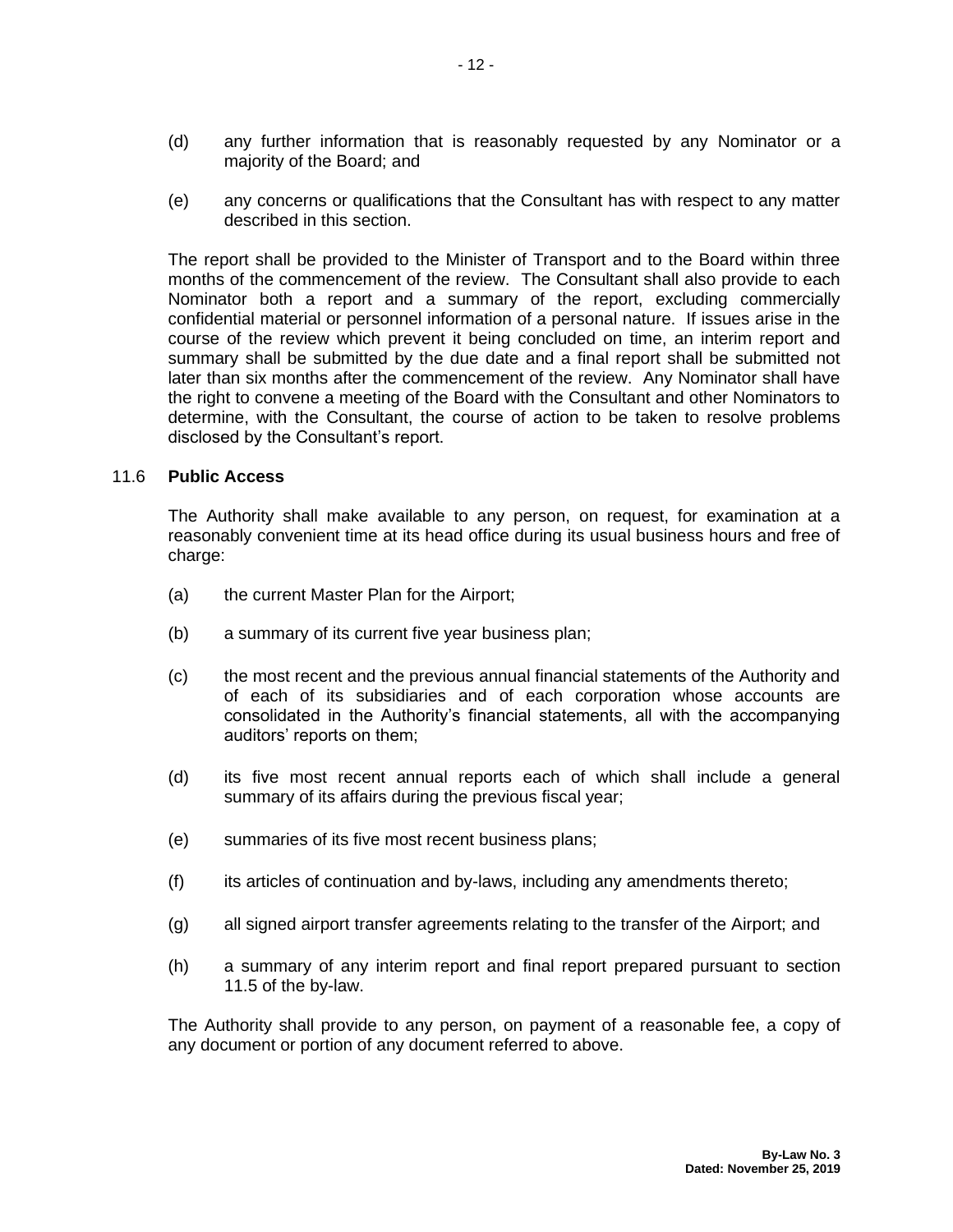## <span id="page-23-0"></span>**11.7 Public Meeting**

The Authority shall within 135 days of the end of its fiscal year, hold an annual public meeting open to the public at a location in the Capital Regional District in premises suitable and adequate for the size of audience that may reasonably be anticipated. Such public meeting shall relate to the management, operation and maintenance of the Airport and audited financial statements and an annual report shall be presented. In connection with such meeting, the Authority shall:

- (a) give at least 30 days prior notice by using appropriate media to ensure public awareness of the meeting;
- (b) afford a reasonable opportunity to the public for the asking of questions and the expressing of views;
- (c) ensure that a majority of the Directors of the Board including the Chair and Vice-Chair and the Chief Executive Officer are present; and
- (d) present to the meeting copies of its audited financial statements approved by the Board, together with the auditor's report and the Authority's annual report for the prior year.

#### <span id="page-23-1"></span>11.8 **Annual Report for Public**

In advance of each annual public meeting the Authority shall publish an annual report which shall include the financial statements of the Authority, the annual auditor's report, a summary of its affairs during the previous fiscal year and it shall:

- (a) report on performance relating to the business plan and objectives established by the Authority for the previous year and, as applicable, the previous five year period;
- (b) explain variances and corrective actions taken by the Authority;
- (c) present for the up-coming year and for the forecast five year period a summary of its business plan including specific objectives (measurable where feasible) relating to the purposes of the Authority;
- (d) report on remuneration provided to each of the members of the Board and either the salary or salary ranges of each of the senior officers of the Authority;
- (e) report on the Authority's compliance or non-compliance with the Authority's conflict of interest principles and code of conduct;
- (f) provide information concerning the parties, financial particulars and circumstances of each transaction entered into during the preceding year that was not at arm's length; and
- (g) contain information concerning the contractor, amount and circumstances of each contract for goods, services or construction entered into during the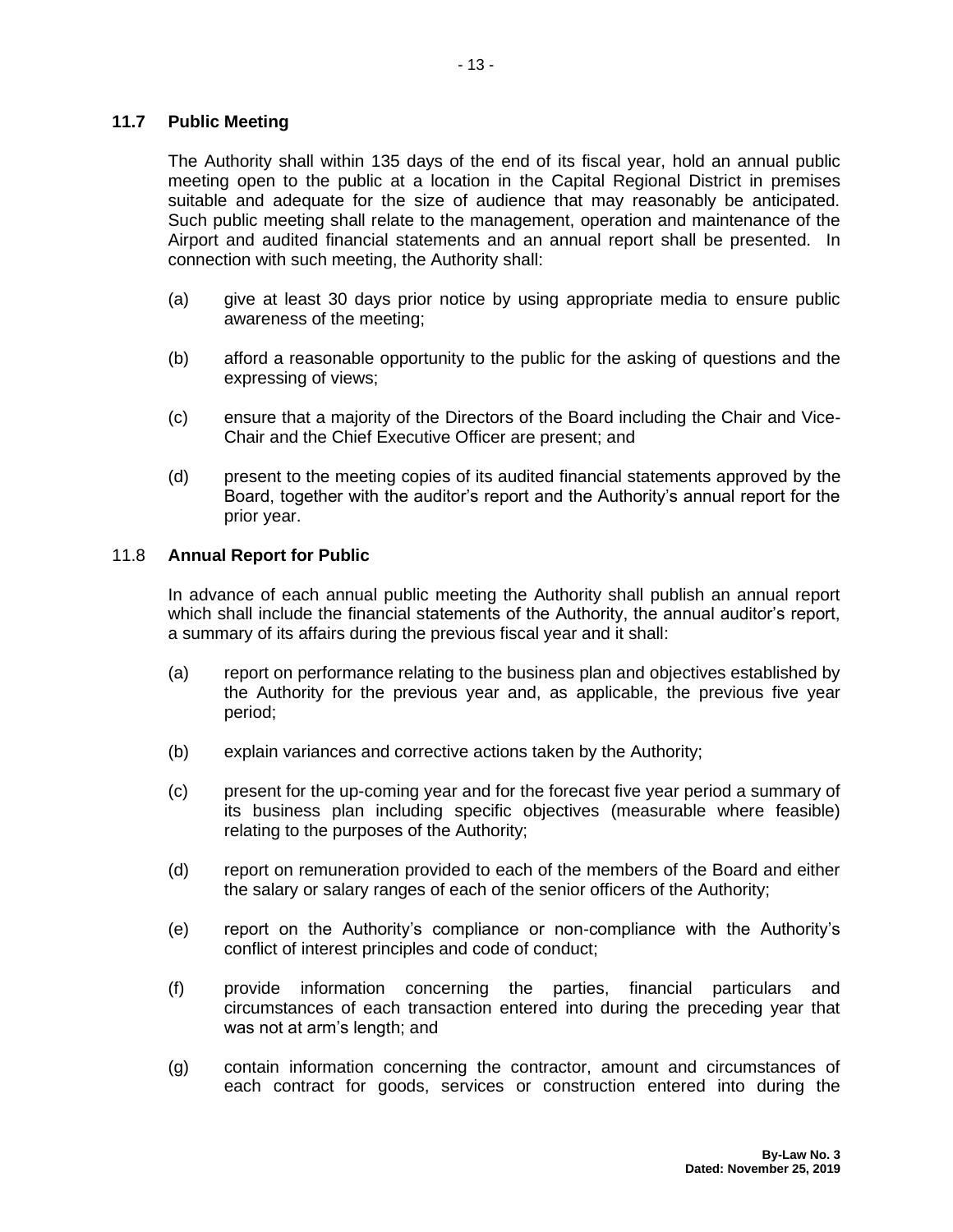preceding year by the Authority in excess of \$75,000, which was not awarded on the basis of a public tendering process and the reasons for so doing.

Such annual report shall be provided to each Nominator and the Minister of Transport in advance of the public annual general meeting as well as to the public on request.

At the request of any Nominator (as referred to in by-law 2.1) the Authority shall cause a meeting to be held with the duly authorized representatives of the Nominators at which the Chair and such other directors and officers of the Authority as the Chair deems appropriate concerning the business of the Authority. The Nominator's request shall state the general nature of the business desired to be discussed.

#### <span id="page-24-0"></span>11.9 **Annual Report to Nominator**

A Member shall report, in general terms, to the representative of his or her nominator, no less than once a year, information on the affairs of the Authority that is not otherwise confidential to the Authority. To the extent that it is practical and convenient, the Board as a whole shall report to the representative(s) of the nominators.

#### <span id="page-24-1"></span>11.10 **Code of Conduct**

The Board shall adopt and maintain a code of conduct for Directors, Officers and senior employees, designed to prevent real and perceived conflicts of interest which shall be amended from time to time by special resolution of the Directors of the Board and shall be no less stringent than the rules respecting conflict-of-interest applicable to a director of a company incorporated under the *Canada Business Corporations Act* R.S.C., 1985, c. C-44. A copy of the code of conduct shall be provided to the person to be nominated, to the extent that it is practical, 30 days in advance, of each annual general meeting.

#### <span id="page-24-2"></span>11.11 **Investment**

In investing monies of the Authority, the Board shall not be restricted to securities permitted by law to a trustee but may invest monies in such manner and in such securities, properties and investments as the Board in its absolute discretion deems in the best interest of the Authority, with liberty to vary the same from time to time.

#### <span id="page-24-3"></span>11.12 **Borrowing**

Subject to sanction by two-thirds of the Board of Directors from time to time

- (a) may borrow money on the credit of the Authority;
- (b) may limit or increase the amount to be borrowed;
- (c) may issue bonds, debentures or other securities of the Authority;
- (d) may pledge or sell bonds, debentures or other securities for such sums and at such prices as may be deemed expedient; and